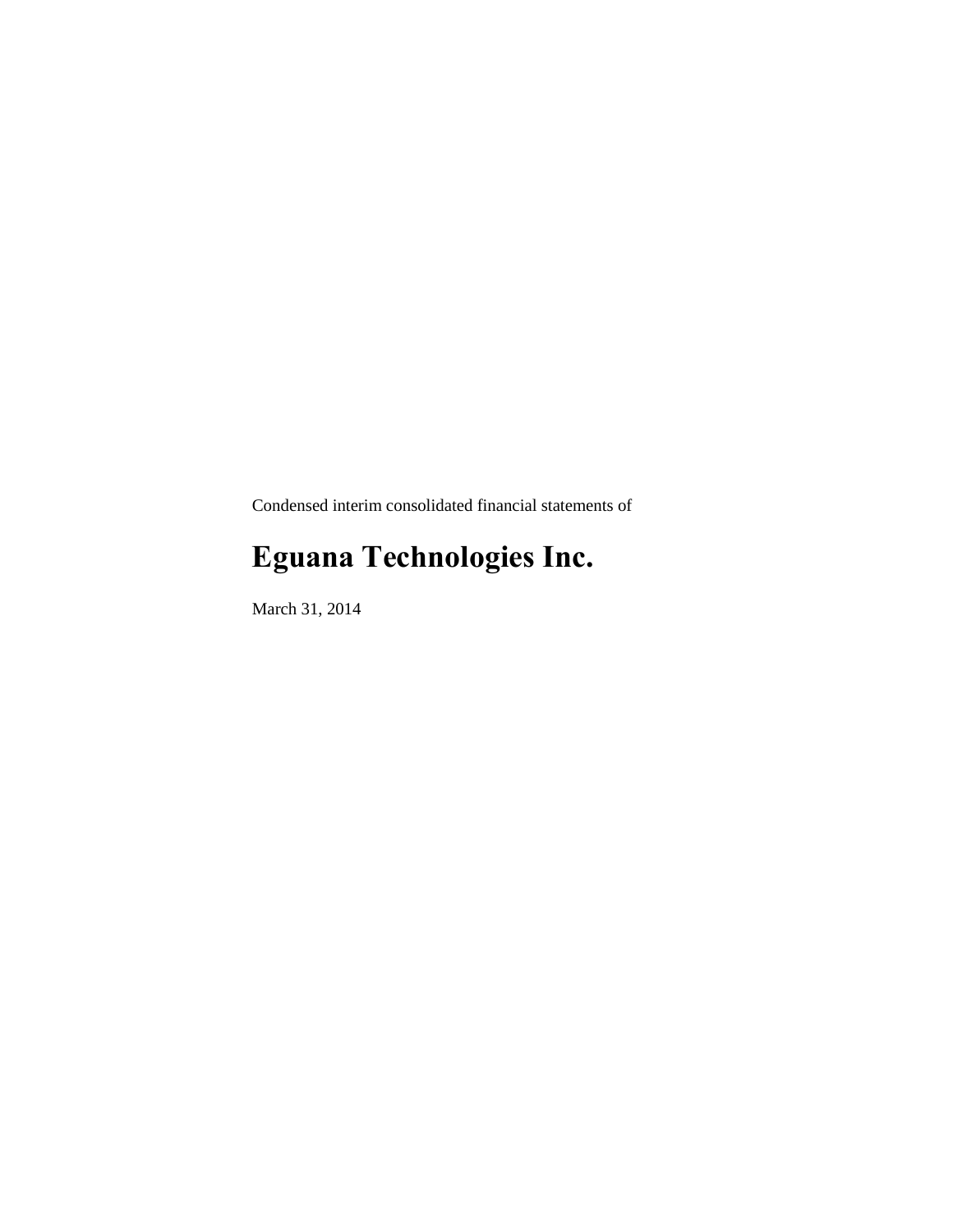March 31, 2014

# Table of contents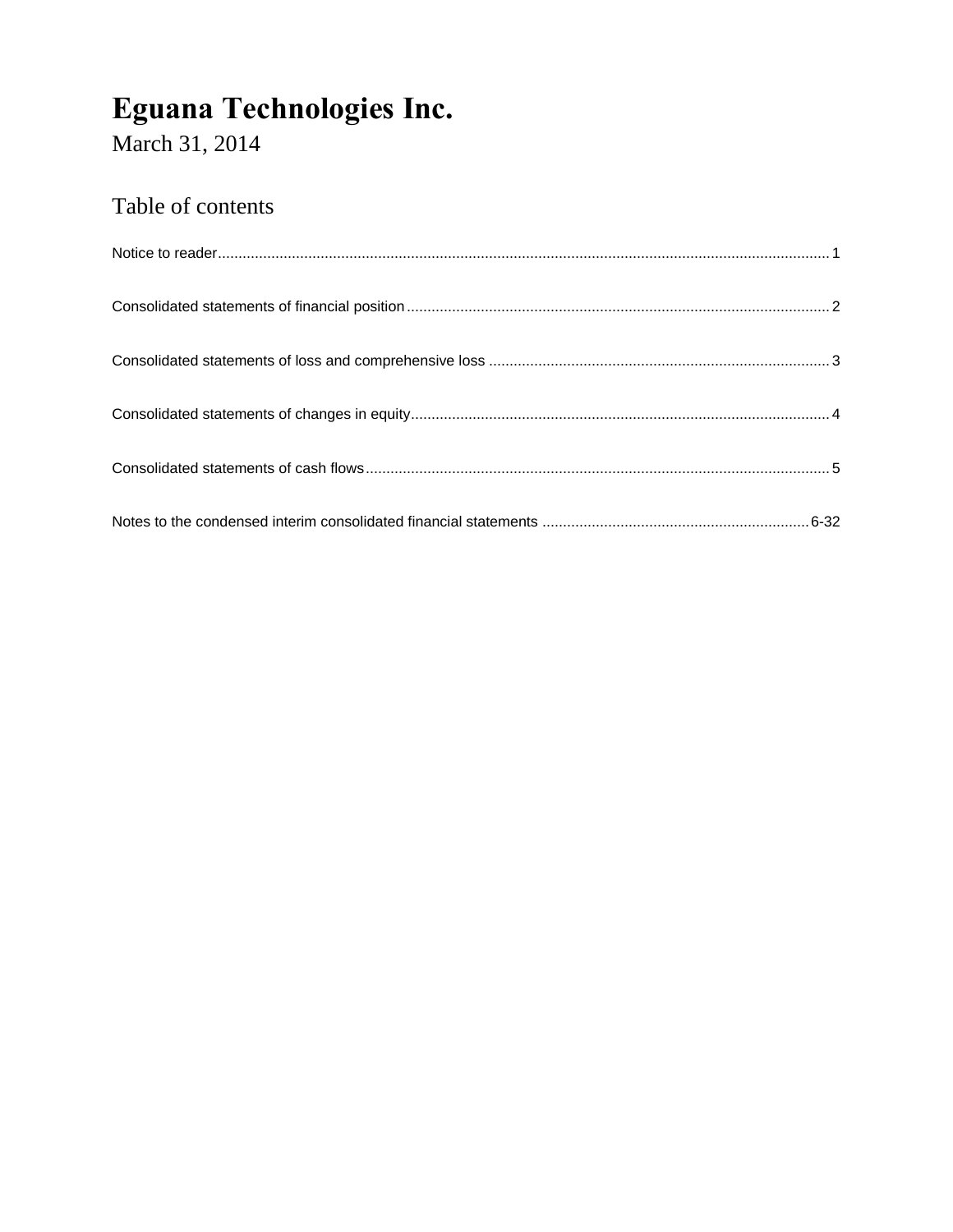# **NOTICE TO READER**

Under National Instrument 51-102, Part 4, subsection 4.3(3) (a), if an auditor has not performed a review of the condensed consolidated interim financial statements; they must be accompanied by a notice indicating that the financial statements have not been reviewed by an auditor.

The accompanying unaudited condensed consolidated interim financial statements of Eguana .Technologies Inc. ("Company") have been prepared by and are the responsibility of the Company's management.

The Company's independent auditor has not performed a review of these financial statements in accordance with standards established by the Canadian Institute of Chartered Accountants for a review of condensed consolidated interim financial statements by an entity's auditor.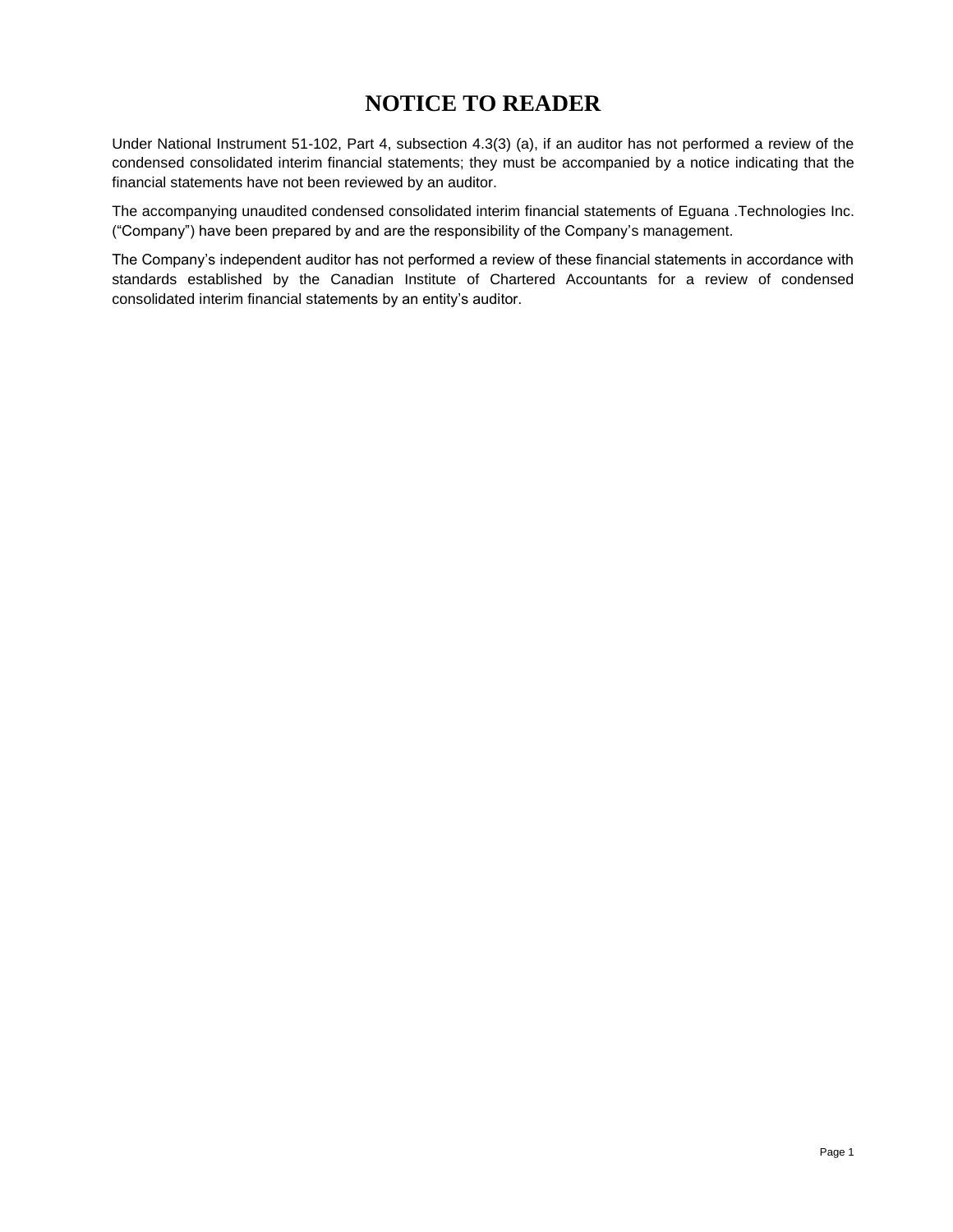Condensed interim consolidated statements of financial position

Stated in Canadian dollars Unaudited

| \$<br>\$<br><b>Assets</b><br>Current:<br>55,022<br>Cash<br>399,874<br>Accounts receivable and advances<br>847,333<br>499,197<br>3<br>1,460,769<br>1,137,192<br>Inventory<br>141,933<br>242,805<br>Prepaid expenses and deposits<br>2,505,057<br>2,279,068<br>Non-current:<br>Other assets<br>582,463<br>Development costs<br>256,897<br>484,959<br>4<br>5<br>155,451<br>166,084<br>Capital assets<br>3,499,868<br>2,930,111<br><b>Liabilities</b><br>Current:<br>Accounts payable and accrued liabilities<br>2,029,257<br>2,102,512<br>Provisions<br>83,000<br>112,000<br>Bank debt<br>976,763<br>617,157<br>6<br>72,960<br>61,666<br>Energy Northwest obligation - current portion<br>8<br>Government grant obligation - current portion<br>9<br>116,245<br>153,363<br>Debentures - current portion<br>10<br>192,510<br>65,403<br>Preferred shares - current portion<br>11<br>8,688,848<br>3,470,735<br>11,800,949<br>Non-current:<br>Deferred lease inducement<br>62,400<br>70,200<br><b>Energy Northwest obligation</b><br>51,260<br>47,932<br>8<br>9<br>Government grant obligation<br>111,910<br>60,038<br><b>Debentures</b><br>10<br>1,833,245<br>1,785,423<br>Other financial liabilities<br>11<br>3,892,516<br>11<br>Preferred shares<br>2,859,967<br>9,422,066<br>16,624,509<br>Shareholders' equity (deficiency)<br>Common shares<br>12<br>8,304,672<br>5,777,755<br>Preferred shares<br>13<br>10,637,861<br>540,837<br>Warrants<br>15<br>1,117,093<br>11<br>4,079,759<br>Equity component of preferred shares<br>Contributed surplus<br>7,685,873<br>16<br>7,610,723<br>Foreign currency translation reserve<br>(70, 680)<br>(108, 966)<br><b>Deficit</b><br>(33, 597, 017)<br>(31, 594, 506)<br>(5,922,198)<br>(13,694,398)<br>2,930,111<br>3,499,868 | <b>Note</b> | March 31,<br>2014 | September 30,<br>2013 |
|-------------------------------------------------------------------------------------------------------------------------------------------------------------------------------------------------------------------------------------------------------------------------------------------------------------------------------------------------------------------------------------------------------------------------------------------------------------------------------------------------------------------------------------------------------------------------------------------------------------------------------------------------------------------------------------------------------------------------------------------------------------------------------------------------------------------------------------------------------------------------------------------------------------------------------------------------------------------------------------------------------------------------------------------------------------------------------------------------------------------------------------------------------------------------------------------------------------------------------------------------------------------------------------------------------------------------------------------------------------------------------------------------------------------------------------------------------------------------------------------------------------------------------------------------------------------------------------------------------------------------------------------------------------------------------------------------------------------------------------------------------------------|-------------|-------------------|-----------------------|
|                                                                                                                                                                                                                                                                                                                                                                                                                                                                                                                                                                                                                                                                                                                                                                                                                                                                                                                                                                                                                                                                                                                                                                                                                                                                                                                                                                                                                                                                                                                                                                                                                                                                                                                                                                   |             |                   |                       |
|                                                                                                                                                                                                                                                                                                                                                                                                                                                                                                                                                                                                                                                                                                                                                                                                                                                                                                                                                                                                                                                                                                                                                                                                                                                                                                                                                                                                                                                                                                                                                                                                                                                                                                                                                                   |             |                   |                       |
|                                                                                                                                                                                                                                                                                                                                                                                                                                                                                                                                                                                                                                                                                                                                                                                                                                                                                                                                                                                                                                                                                                                                                                                                                                                                                                                                                                                                                                                                                                                                                                                                                                                                                                                                                                   |             |                   |                       |
|                                                                                                                                                                                                                                                                                                                                                                                                                                                                                                                                                                                                                                                                                                                                                                                                                                                                                                                                                                                                                                                                                                                                                                                                                                                                                                                                                                                                                                                                                                                                                                                                                                                                                                                                                                   |             |                   |                       |
|                                                                                                                                                                                                                                                                                                                                                                                                                                                                                                                                                                                                                                                                                                                                                                                                                                                                                                                                                                                                                                                                                                                                                                                                                                                                                                                                                                                                                                                                                                                                                                                                                                                                                                                                                                   |             |                   |                       |
|                                                                                                                                                                                                                                                                                                                                                                                                                                                                                                                                                                                                                                                                                                                                                                                                                                                                                                                                                                                                                                                                                                                                                                                                                                                                                                                                                                                                                                                                                                                                                                                                                                                                                                                                                                   |             |                   |                       |
|                                                                                                                                                                                                                                                                                                                                                                                                                                                                                                                                                                                                                                                                                                                                                                                                                                                                                                                                                                                                                                                                                                                                                                                                                                                                                                                                                                                                                                                                                                                                                                                                                                                                                                                                                                   |             |                   |                       |
|                                                                                                                                                                                                                                                                                                                                                                                                                                                                                                                                                                                                                                                                                                                                                                                                                                                                                                                                                                                                                                                                                                                                                                                                                                                                                                                                                                                                                                                                                                                                                                                                                                                                                                                                                                   |             |                   |                       |
|                                                                                                                                                                                                                                                                                                                                                                                                                                                                                                                                                                                                                                                                                                                                                                                                                                                                                                                                                                                                                                                                                                                                                                                                                                                                                                                                                                                                                                                                                                                                                                                                                                                                                                                                                                   |             |                   |                       |
|                                                                                                                                                                                                                                                                                                                                                                                                                                                                                                                                                                                                                                                                                                                                                                                                                                                                                                                                                                                                                                                                                                                                                                                                                                                                                                                                                                                                                                                                                                                                                                                                                                                                                                                                                                   |             |                   |                       |
|                                                                                                                                                                                                                                                                                                                                                                                                                                                                                                                                                                                                                                                                                                                                                                                                                                                                                                                                                                                                                                                                                                                                                                                                                                                                                                                                                                                                                                                                                                                                                                                                                                                                                                                                                                   |             |                   |                       |
|                                                                                                                                                                                                                                                                                                                                                                                                                                                                                                                                                                                                                                                                                                                                                                                                                                                                                                                                                                                                                                                                                                                                                                                                                                                                                                                                                                                                                                                                                                                                                                                                                                                                                                                                                                   |             |                   |                       |
|                                                                                                                                                                                                                                                                                                                                                                                                                                                                                                                                                                                                                                                                                                                                                                                                                                                                                                                                                                                                                                                                                                                                                                                                                                                                                                                                                                                                                                                                                                                                                                                                                                                                                                                                                                   |             |                   |                       |
|                                                                                                                                                                                                                                                                                                                                                                                                                                                                                                                                                                                                                                                                                                                                                                                                                                                                                                                                                                                                                                                                                                                                                                                                                                                                                                                                                                                                                                                                                                                                                                                                                                                                                                                                                                   |             |                   |                       |
|                                                                                                                                                                                                                                                                                                                                                                                                                                                                                                                                                                                                                                                                                                                                                                                                                                                                                                                                                                                                                                                                                                                                                                                                                                                                                                                                                                                                                                                                                                                                                                                                                                                                                                                                                                   |             |                   |                       |
|                                                                                                                                                                                                                                                                                                                                                                                                                                                                                                                                                                                                                                                                                                                                                                                                                                                                                                                                                                                                                                                                                                                                                                                                                                                                                                                                                                                                                                                                                                                                                                                                                                                                                                                                                                   |             |                   |                       |
|                                                                                                                                                                                                                                                                                                                                                                                                                                                                                                                                                                                                                                                                                                                                                                                                                                                                                                                                                                                                                                                                                                                                                                                                                                                                                                                                                                                                                                                                                                                                                                                                                                                                                                                                                                   |             |                   |                       |
|                                                                                                                                                                                                                                                                                                                                                                                                                                                                                                                                                                                                                                                                                                                                                                                                                                                                                                                                                                                                                                                                                                                                                                                                                                                                                                                                                                                                                                                                                                                                                                                                                                                                                                                                                                   |             |                   |                       |
|                                                                                                                                                                                                                                                                                                                                                                                                                                                                                                                                                                                                                                                                                                                                                                                                                                                                                                                                                                                                                                                                                                                                                                                                                                                                                                                                                                                                                                                                                                                                                                                                                                                                                                                                                                   |             |                   |                       |
|                                                                                                                                                                                                                                                                                                                                                                                                                                                                                                                                                                                                                                                                                                                                                                                                                                                                                                                                                                                                                                                                                                                                                                                                                                                                                                                                                                                                                                                                                                                                                                                                                                                                                                                                                                   |             |                   |                       |
|                                                                                                                                                                                                                                                                                                                                                                                                                                                                                                                                                                                                                                                                                                                                                                                                                                                                                                                                                                                                                                                                                                                                                                                                                                                                                                                                                                                                                                                                                                                                                                                                                                                                                                                                                                   |             |                   |                       |
|                                                                                                                                                                                                                                                                                                                                                                                                                                                                                                                                                                                                                                                                                                                                                                                                                                                                                                                                                                                                                                                                                                                                                                                                                                                                                                                                                                                                                                                                                                                                                                                                                                                                                                                                                                   |             |                   |                       |
|                                                                                                                                                                                                                                                                                                                                                                                                                                                                                                                                                                                                                                                                                                                                                                                                                                                                                                                                                                                                                                                                                                                                                                                                                                                                                                                                                                                                                                                                                                                                                                                                                                                                                                                                                                   |             |                   |                       |
|                                                                                                                                                                                                                                                                                                                                                                                                                                                                                                                                                                                                                                                                                                                                                                                                                                                                                                                                                                                                                                                                                                                                                                                                                                                                                                                                                                                                                                                                                                                                                                                                                                                                                                                                                                   |             |                   |                       |
|                                                                                                                                                                                                                                                                                                                                                                                                                                                                                                                                                                                                                                                                                                                                                                                                                                                                                                                                                                                                                                                                                                                                                                                                                                                                                                                                                                                                                                                                                                                                                                                                                                                                                                                                                                   |             |                   |                       |
|                                                                                                                                                                                                                                                                                                                                                                                                                                                                                                                                                                                                                                                                                                                                                                                                                                                                                                                                                                                                                                                                                                                                                                                                                                                                                                                                                                                                                                                                                                                                                                                                                                                                                                                                                                   |             |                   |                       |
|                                                                                                                                                                                                                                                                                                                                                                                                                                                                                                                                                                                                                                                                                                                                                                                                                                                                                                                                                                                                                                                                                                                                                                                                                                                                                                                                                                                                                                                                                                                                                                                                                                                                                                                                                                   |             |                   |                       |
|                                                                                                                                                                                                                                                                                                                                                                                                                                                                                                                                                                                                                                                                                                                                                                                                                                                                                                                                                                                                                                                                                                                                                                                                                                                                                                                                                                                                                                                                                                                                                                                                                                                                                                                                                                   |             |                   |                       |
|                                                                                                                                                                                                                                                                                                                                                                                                                                                                                                                                                                                                                                                                                                                                                                                                                                                                                                                                                                                                                                                                                                                                                                                                                                                                                                                                                                                                                                                                                                                                                                                                                                                                                                                                                                   |             |                   |                       |
|                                                                                                                                                                                                                                                                                                                                                                                                                                                                                                                                                                                                                                                                                                                                                                                                                                                                                                                                                                                                                                                                                                                                                                                                                                                                                                                                                                                                                                                                                                                                                                                                                                                                                                                                                                   |             |                   |                       |
|                                                                                                                                                                                                                                                                                                                                                                                                                                                                                                                                                                                                                                                                                                                                                                                                                                                                                                                                                                                                                                                                                                                                                                                                                                                                                                                                                                                                                                                                                                                                                                                                                                                                                                                                                                   |             |                   |                       |
|                                                                                                                                                                                                                                                                                                                                                                                                                                                                                                                                                                                                                                                                                                                                                                                                                                                                                                                                                                                                                                                                                                                                                                                                                                                                                                                                                                                                                                                                                                                                                                                                                                                                                                                                                                   |             |                   |                       |
|                                                                                                                                                                                                                                                                                                                                                                                                                                                                                                                                                                                                                                                                                                                                                                                                                                                                                                                                                                                                                                                                                                                                                                                                                                                                                                                                                                                                                                                                                                                                                                                                                                                                                                                                                                   |             |                   |                       |
|                                                                                                                                                                                                                                                                                                                                                                                                                                                                                                                                                                                                                                                                                                                                                                                                                                                                                                                                                                                                                                                                                                                                                                                                                                                                                                                                                                                                                                                                                                                                                                                                                                                                                                                                                                   |             |                   |                       |
|                                                                                                                                                                                                                                                                                                                                                                                                                                                                                                                                                                                                                                                                                                                                                                                                                                                                                                                                                                                                                                                                                                                                                                                                                                                                                                                                                                                                                                                                                                                                                                                                                                                                                                                                                                   |             |                   |                       |
|                                                                                                                                                                                                                                                                                                                                                                                                                                                                                                                                                                                                                                                                                                                                                                                                                                                                                                                                                                                                                                                                                                                                                                                                                                                                                                                                                                                                                                                                                                                                                                                                                                                                                                                                                                   |             |                   |                       |
|                                                                                                                                                                                                                                                                                                                                                                                                                                                                                                                                                                                                                                                                                                                                                                                                                                                                                                                                                                                                                                                                                                                                                                                                                                                                                                                                                                                                                                                                                                                                                                                                                                                                                                                                                                   |             |                   |                       |
|                                                                                                                                                                                                                                                                                                                                                                                                                                                                                                                                                                                                                                                                                                                                                                                                                                                                                                                                                                                                                                                                                                                                                                                                                                                                                                                                                                                                                                                                                                                                                                                                                                                                                                                                                                   |             |                   |                       |
|                                                                                                                                                                                                                                                                                                                                                                                                                                                                                                                                                                                                                                                                                                                                                                                                                                                                                                                                                                                                                                                                                                                                                                                                                                                                                                                                                                                                                                                                                                                                                                                                                                                                                                                                                                   |             |                   |                       |
|                                                                                                                                                                                                                                                                                                                                                                                                                                                                                                                                                                                                                                                                                                                                                                                                                                                                                                                                                                                                                                                                                                                                                                                                                                                                                                                                                                                                                                                                                                                                                                                                                                                                                                                                                                   |             |                   |                       |

*Going concern (Note 2), Commitments (Note 23) and Subsequent events (Note 25)*

*The accompanying notes are an integral part of these condensed interim consolidated financial statements*

On behalf of the Board:

Michael Carten, Director **Robert Penner, Director** Robert Penner, Director

 $\{$  signed }  $\}$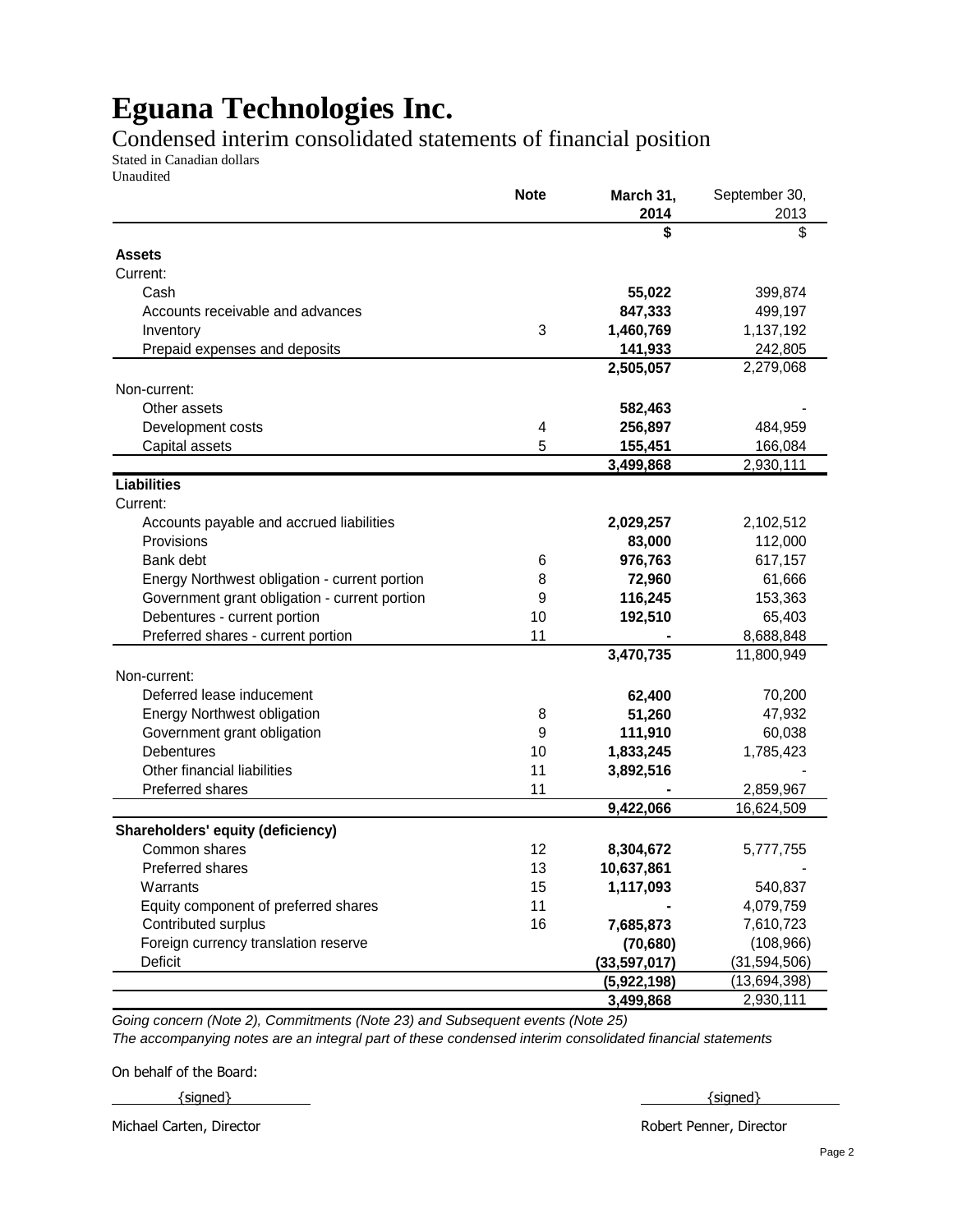Condensed interim consolidated statements of loss and comprehensive loss For the three month and six month periods ended March 31,

Stated in Canadian dollars

|                                             |             | Three months ended |               | <b>Six months ended</b> |             |
|---------------------------------------------|-------------|--------------------|---------------|-------------------------|-------------|
|                                             | <b>Note</b> | 2014               | 2013          | 2014                    | 2013        |
|                                             |             | \$                 | \$            | \$                      | \$          |
| <b>Sales</b>                                |             | 396,357            | 46,768        | 885,706                 | 116,929     |
| Cost of goods sold                          |             | 211,913            | 11,110        | 594,235                 | 78,310      |
| Gross margin                                |             | 184,444            | 35,658        | 291,471                 | 38,619      |
| <b>Expenses</b>                             |             |                    |               |                         |             |
| General and administrative                  | 19          | 370,441            | 383,484       | 836,531                 | 672,769     |
| Operations                                  | 19          | 274,304            | 178,650       | 500,011                 | 384,644     |
| Product research and development            |             | 239,589            | 203,487       | 449,194                 | 445,805     |
| Selling and marketing                       |             | 96,042             | 98,265        | 241,191                 | 239,924     |
|                                             |             | 980,376            | 863,886       | 2,026,927               | 1,743,142   |
| Loss before undernoted items                |             | (795, 932)         | (828, 228)    | (1,735,456)             | (1,704,523) |
| Financing costs                             | 20          | (822, 635)         | (763, 242)    | (1,934,353)             | (1,526,822) |
| Gain on modification of preferred shares    | 11          | 1,127,867          |               | 1,127,867               |             |
| Other income                                |             | 1,414              | 315,223       | 1,434                   | 315,247     |
| <b>Net loss</b>                             |             | (489, 286)         | (1, 276, 247) | (2,540,508)             | (2,916,098) |
| Foreign currency adjustment to equity       |             | 13,727             | 21,447        | 38,286                  | 33,067      |
| <b>Total comprehensive loss</b>             |             | (475, 559)         | (1,254,800)   | (2,502,222)             | (2,883,031) |
| Loss per common share                       |             |                    |               |                         |             |
| Basic and diluted                           |             | (0.02)             | (0.06)        | (0.09)                  | (0.14)      |
|                                             |             |                    |               |                         |             |
| Weighted average number of<br>common shares |             |                    |               |                         |             |
| Basic and diluted                           | 12          | 28,472,594         | 20,915,581    | 28,472,594              | 20,915,581  |

*The accompanying notes are an integral part of these condensed interim consolidated financial statements.*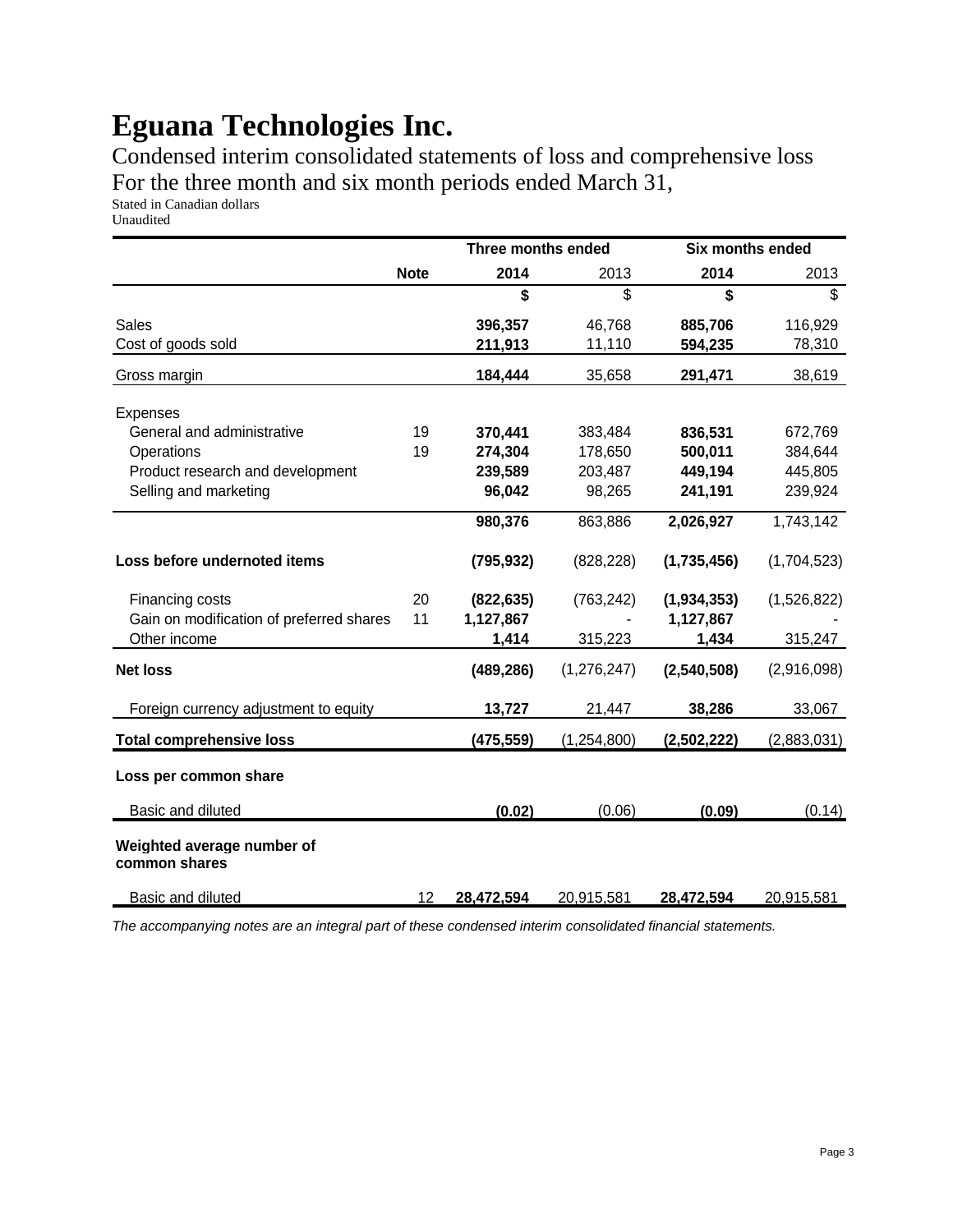Condensed interim consolidated statements of change in equity

For the three month and six month periods ended March 31,

Stated in Canadian dollars Unaudited

|                                                 |               |                  |                      |                       | <b>Equity</b><br>component<br>of | <b>Equity</b><br>component<br>of |                      | Foreign<br>currency |                |
|-------------------------------------------------|---------------|------------------|----------------------|-----------------------|----------------------------------|----------------------------------|----------------------|---------------------|----------------|
|                                                 | Common        | <b>Preferred</b> | <b>Contributed</b>   |                       | preferred                        | convertible                      |                      | translation         |                |
|                                                 | shares<br>\$. | shares<br>\$     | <b>Surplus</b><br>\$ | <b>Warrants</b><br>\$ | shares<br>\$                     | debentures<br>\$                 | <b>Deficit</b><br>\$ | reserve<br>\$       | <b>Total</b>   |
| Balance, October 1, 2013                        | 5,777,755     |                  | 7,610,723            | 540,837               | 4,079,759                        |                                  | (31, 594, 506)       | (108, 966)          | (13,694,398)   |
| Loss for the period                             |               |                  |                      |                       |                                  |                                  | (2,540,508)          |                     | (2,540,508)    |
| Other comprehensive gain(loss)                  |               |                  |                      |                       |                                  |                                  |                      | 38,286              | 38,286         |
| Issue of share capital                          | 2,475,075     |                  |                      |                       |                                  |                                  |                      |                     | 2,475,075      |
| Conversion of preferred shares                  | 48,122        | (33,000)         |                      |                       | (215, 289)                       |                                  |                      |                     | (200, 167)     |
| Warrants exercised                              | 3,720         |                  |                      | (840)                 |                                  |                                  |                      |                     | 2,880          |
| Warrants issued                                 |               |                  |                      | 65,331                |                                  |                                  |                      |                     | 65,331         |
| Warrants modified                               |               |                  |                      | 511,765               |                                  |                                  |                      |                     | 511,765        |
| Modificiation of preferred shares               |               | 10,670,861       |                      |                       | (3,864,470)                      |                                  |                      |                     | 6,806,391      |
| Loss on conversion of preferred shares          |               |                  |                      |                       |                                  |                                  | 22,190               |                     | 22,190         |
| Gain on modificiation of preferred share        |               |                  |                      |                       |                                  |                                  | 515,807              |                     | 515,807        |
| Share based payments                            |               |                  | 75,150               |                       |                                  |                                  |                      |                     | 75,150         |
| Balance, March 31, 2014                         | 8,304,672     | 10,637,861       | 7,685,873            | 1,117,093             |                                  |                                  | (33,597,017)         | (70, 680)           | (5,922,198)    |
| Balance, October 1, 2012 (Restated -<br>Note 3) | 5,004,531     |                  | 5,317,378            | 2,270,651             | 3,387,391                        |                                  | (23, 337, 518)       | (184, 625)          | (7, 542, 192)  |
| Loss for the period                             |               |                  |                      |                       |                                  |                                  | (2,916,098)          |                     | (2,916,098)    |
| Other comprehensive gain(loss)                  |               |                  |                      |                       |                                  |                                  |                      | 33,067              | 33,067         |
| Issue of share capital                          |               |                  |                      |                       |                                  |                                  |                      |                     |                |
| Warrants issued                                 |               |                  |                      | 115,767               |                                  |                                  |                      |                     | 115,767        |
| Warrants expired                                |               |                  | 593,986              | (593, 986)            |                                  |                                  |                      |                     |                |
| Equity component of debentures                  |               |                  |                      |                       |                                  | 27,968                           |                      |                     | 27,968         |
| Equity component of preferred shares            |               |                  |                      |                       | 158,090                          |                                  |                      |                     | 158,090        |
| Share based payments                            |               |                  | (21, 744)            |                       |                                  |                                  |                      |                     | (21, 744)      |
| Balance, March 31, 2013                         | 5,004,531     |                  | 5,889,620            | 1,792,432             | 3,545,481                        | 27,968                           | (26, 253, 616)       | (151,558)           | (10, 145, 142) |

*The accompanying notes are an integral part of these condensed interim consolidated financial statements.*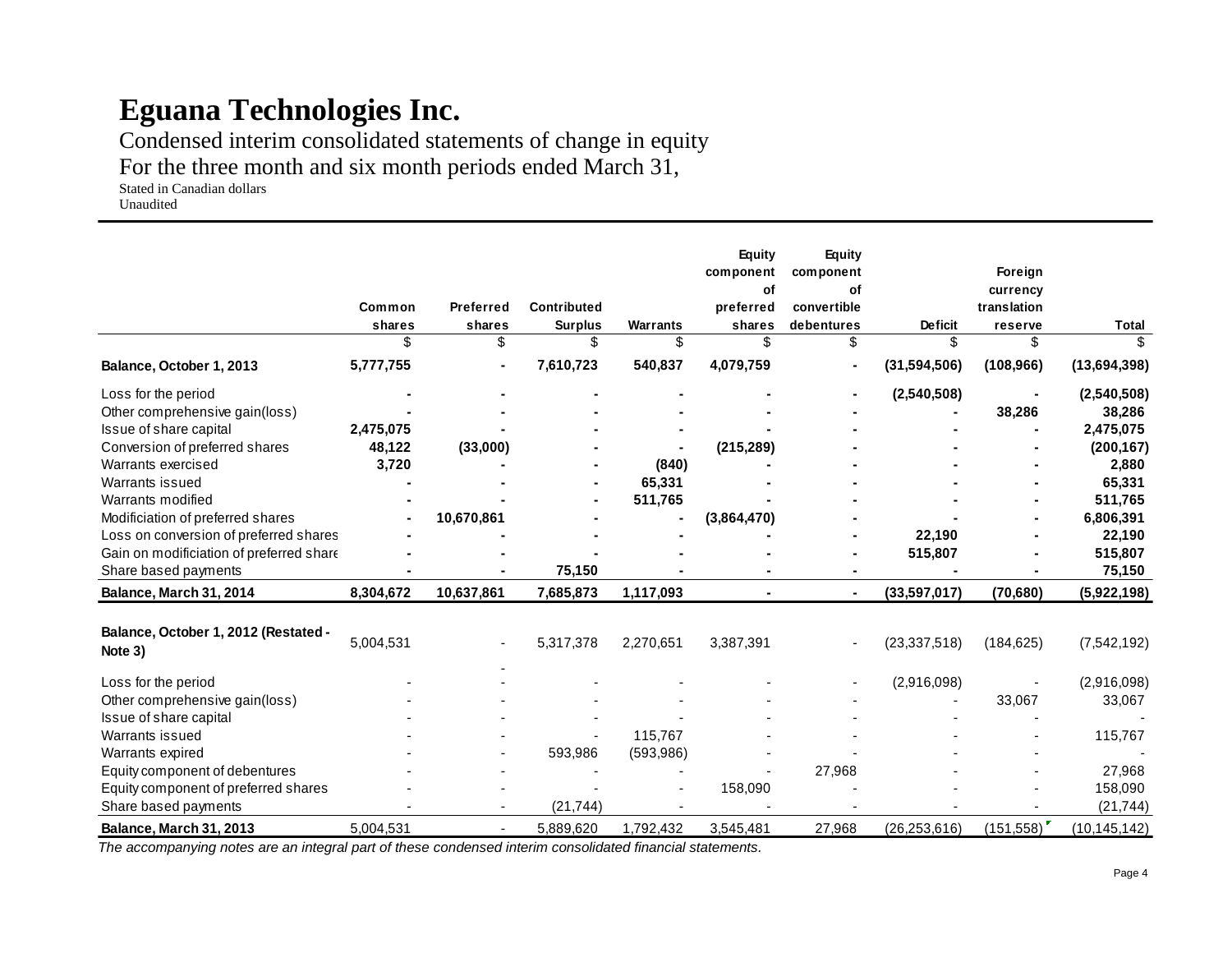Condensed interim consolidated statements of cash flows For the three month and six month periods ended March 31,

Stated in Canadian dollars

Unaudited

|                                           |             | Three months ended |               | Six months ended |                         |  |
|-------------------------------------------|-------------|--------------------|---------------|------------------|-------------------------|--|
|                                           | <b>Note</b> | 2014               | 2013          | 2014             | 2013                    |  |
|                                           |             | \$                 |               |                  | $\overline{\mathbb{S}}$ |  |
| <b>Operating activities</b>               |             |                    |               |                  |                         |  |
| Net loss                                  |             | (489, 286)         | (1, 276, 247) | (2,540,508)      | (2,916,098)             |  |
| Amortization of capital assets and        |             |                    |               |                  |                         |  |
| development costs                         |             | 142,656            | 108,548       | 278,759          | 219,963                 |  |
| Share-based payments                      |             | 7,800              | 21,992        | 75,150           | (21, 745)               |  |
| Warranty provision                        |             | (16,000)           |               | (29,000)         |                         |  |
| Amortization of deferred lease inducement |             | (7,800)            |               | (7,800)          |                         |  |
| Finance costs                             |             | 822,635            | 763,242       | 1,934,353        | 1,526,822               |  |
| Gain on modification of preferred shares  |             | (1, 127, 867)      |               | (1, 127, 867)    |                         |  |
| Loss on disposal of capital assets        |             |                    | 2,246         |                  | 2,246                   |  |
| Unrealized foreign exchange loss (gain)   |             | 7,446              | 11,009        | 6,924            | 8,101                   |  |
|                                           |             | (660, 416)         | (369, 210)    | (1,409,989)      | (1, 180, 711)           |  |
| Net change in non-cash working capital    | 22          | (449, 198)         | (529, 375)    | (807, 201)       | 394,580                 |  |
| Cash flow used in operating activities    |             | (1, 109, 614)      | (898, 585)    | (2, 217, 190)    | (786, 131)              |  |
|                                           |             |                    |               |                  |                         |  |
| <b>Financing activities</b>               |             |                    |               |                  |                         |  |
| Bank debt                                 |             | 520,073            | (47, 371)     | 359,606          | (485, 559)              |  |
| Proceeds from preferred shares            |             |                    | 500,000       |                  | 500,000                 |  |
| Proceeds from common shares               |             |                    |               | 550,000          |                         |  |
| Proceeds from limited partnership units   |             |                    |               | 1,200,500        |                         |  |
| Share issuance costs paid                 |             |                    |               | (145, 972)       |                         |  |
| Proceeds from convertible debenture       |             |                    |               |                  | 500,000                 |  |
| Proceeds from exercise of warrants        |             | 2,880              |               | 2,880            |                         |  |
| Due to director                           |             |                    |               |                  | 100,000                 |  |
| Repayment of government contribution      |             | (5,500)            |               | (10,000)         | (2,000)                 |  |
| Cash financing costs paid                 |             | (34, 717)          | (18, 582)     | (67, 890)        | (59, 013)               |  |
| Cash flow from financing activities       |             | 482,736            | 434,047       | 1,889,124        | 553,428                 |  |
| <b>Investing activities</b>               |             |                    |               |                  |                         |  |
| Cash held in trust                        |             |                    | 250,000       |                  |                         |  |
| Capital asset additions                   |             | (2,649)            |               | (17, 659)        |                         |  |
| Cash flow used in investing activities    |             | (2,649)            | 250,000       | (17, 659)        |                         |  |
|                                           |             |                    |               |                  |                         |  |
| Foreign exchange on cash held in foreign  |             |                    |               |                  |                         |  |
| operations                                |             | 1,425              | 257           | 873              | (360)                   |  |
| Net change in cash                        |             | (628, 102)         | (214, 281)    | (344, 852)       | (233,063)               |  |
| Cash, beginning of period                 |             | 683,124            | 237,322       | 399,874          | 256,104                 |  |
| Cash, end of period                       |             | 55,022             | 23,041        | 55,022           | 23,041                  |  |

*The accompanying notes are an integral part of these condensed interim consolidated financial statements.*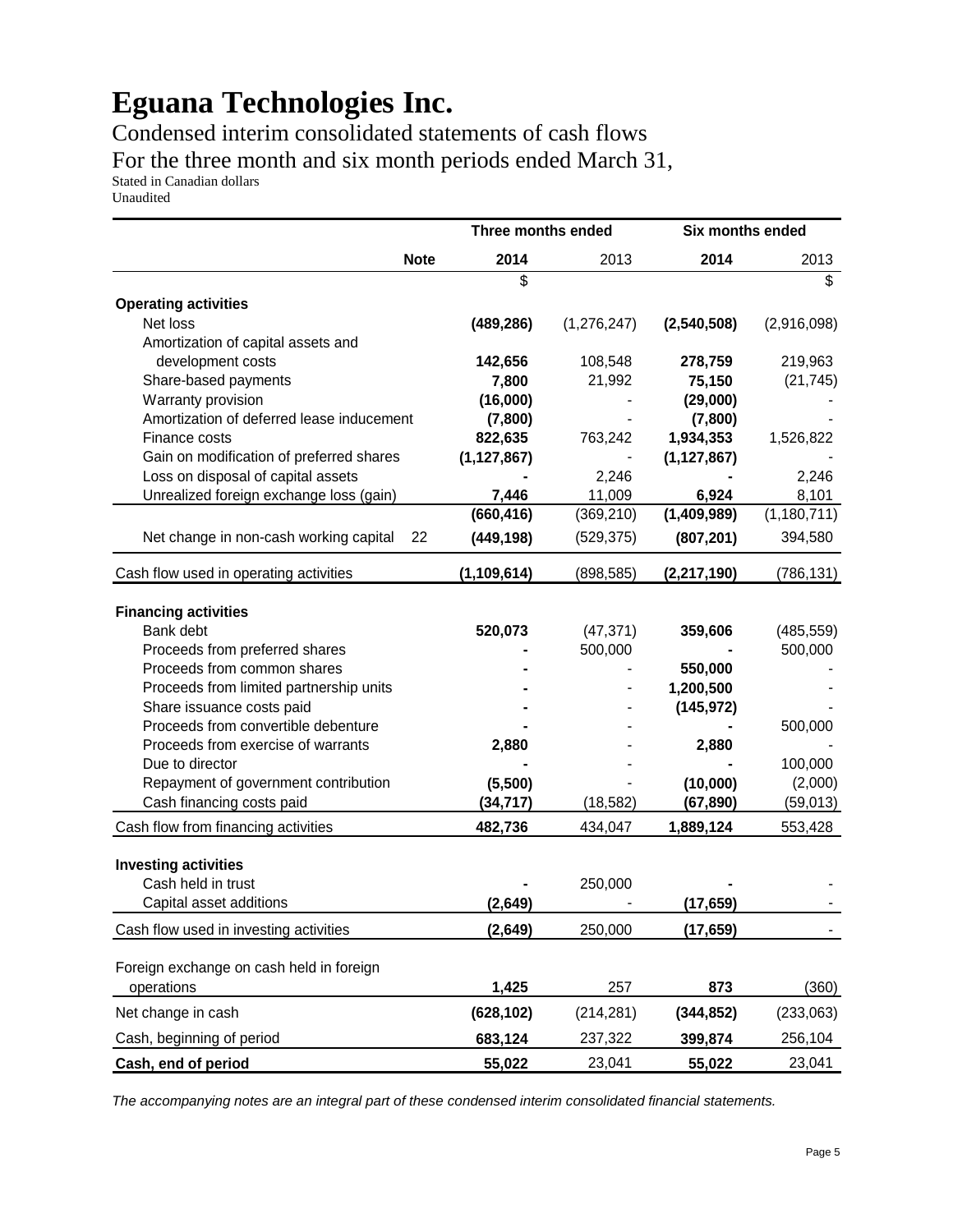Notes to the condensed interim consolidated financial statements March 31, 2014 Stated in Canadian dollars Unaudited

### **1. Description of the business**

Eguana Technologies Inc. ("Eguana", or the "Company"), incorporated under the Business Corporations Act of Alberta, develops and manufactures advanced power inverters for the emerging alternative and renewable energy industry - solar photovoltaic ("PV") systems, small wind turbines, fuel cells and all forms of energy storage. The Company is a publicly traded company headquartered at Unit 3, 6143 – 4<sup>th</sup> Street SE, Calgary, Alberta, Canada and its shares trade on the Toronto Stock Exchange Venture Exchange "TSX-V" under the symbol "EGT".

On October 29, 2013, the shareholders of the Company approved to change of name of the Company to Eguana Technologies Inc. from Sustainable Energy Technologies Ltd.

### **2. Basis of preparation**

### **(a) Statement of compliance**

These unaudited condensed interim consolidated financial statements ("the financial statements") were prepared by management in accordance with International Accounting Standard ("IAS") 34, "Interim Financial Reporting" using accounting policies consistent with International Financial Reporting Standards (" IFRS"), as issued by the International Accounting Standards Board (" IASB").

The financial statements do not comprise all the information required for annual audited consolidated financial statements and therefore should be read in conjunction with the annual audited consolidated financial statements for the year ended September 30, 2013, which were prepared in accordance with IFRS. These unaudited condensed interim financial statements follow the same accounting policies as outlined in Notes 2 and 4 of the audited consolidated financial statements for the year ended September 30, 2013.

The preparation of financial statements requires the use of certain critical accounting estimates. It also requires management to exercise judgment in applying the Company's accounting policies. The areas involving a higher degree of judgment or complexity, or areas where assumptions and estimates are significant to the financial statements are consistent with those disclosed in Note 2 of the September 30, 2013 audit consolidated financial statements.

These financial statements were approved and authorized for issuance by the Board of Directors of Company on May 28, 2014.

#### **(b) Going concern**

The unaudited condensed interim consolidated financial statements were prepared on a going concern basis. The going concern basis assumes that the Company will continue its operations for the foreseeable future and will be able to realize its assets and discharge its liabilities and commitments in the normal course of business.

At March 31, 2014, the Company had not yet achieved profitable operations since its inception and accumulated a deficit of \$33,597,017 (2013 - \$26,253,616) and recognized a cash flow deficiency in the six month period of \$2,217,190 (2013 - \$786,131). Whether and when the Company can attain profitability and positive cash flows from operations is uncertain. The lack of profitable operations and cash flow deficiency may cast significant doubt on the Company's ability to continue as a going concern.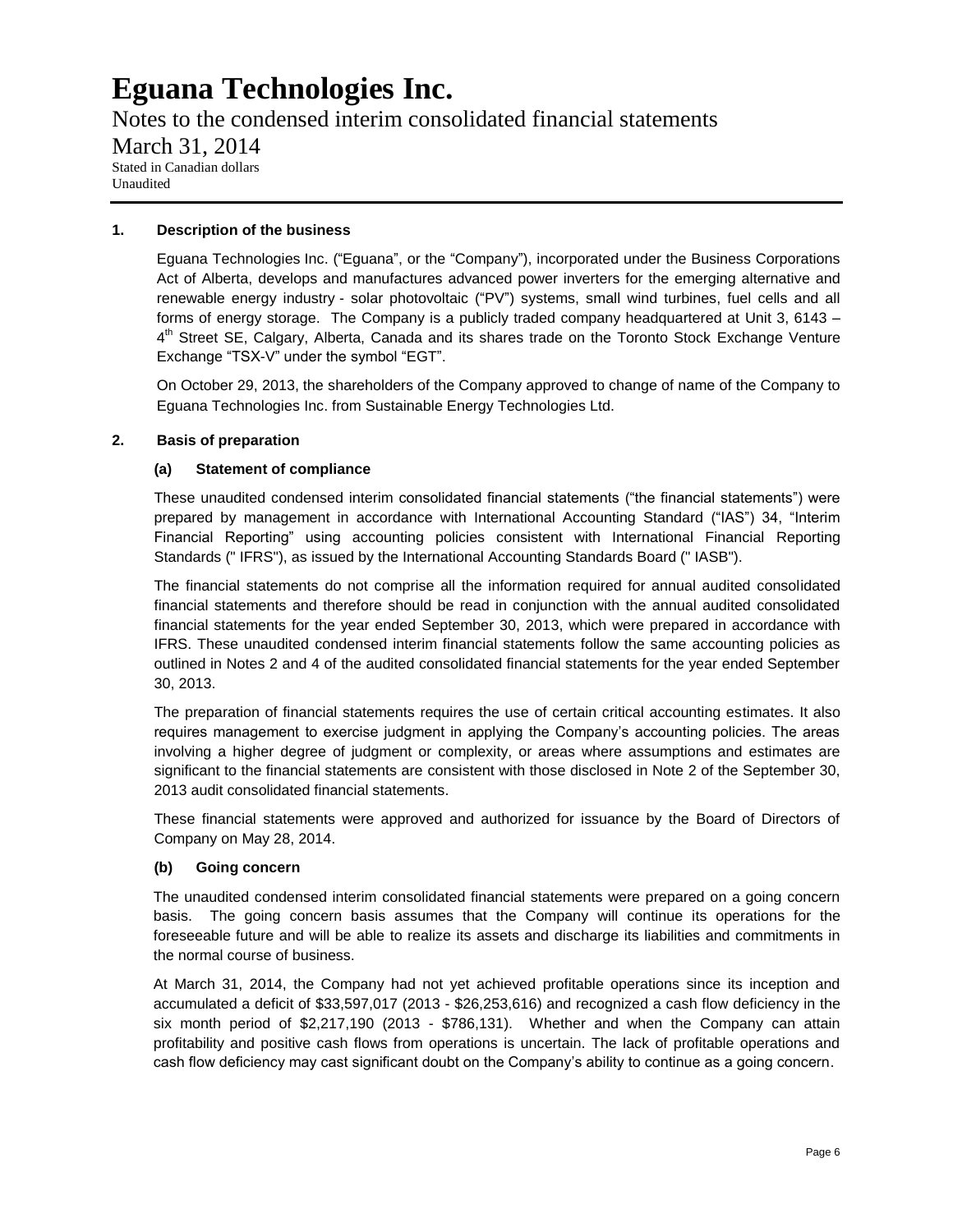Notes to the condensed interim consolidated financial statements March 31, 2014 Stated in Canadian dollars Unaudited

### **3. Basis of preparation (continued)**

### **(b) Going concern**

The ability to continue as a going concern is dependent on completing equity or debt financings or generating profitable operations in the future in order to meet liabilities as they come due and enable the Company to continue operations. The ability to continue as a going concern may be adversely impacted by the loss of customers and falling sales per customer. To address its financing requirements, the Company will seek financing through the issuance of common shares, first preferred shares, units of EGT Markets Limited Partnership and debentures. The outcome of these matters cannot be predicted at this time. Subsequent to period end, the Company raised additional equity from the issue of common shares for gross proceeds of \$972,750 (Note 25).

These unaudited condensed interim consolidated financial statements do not include any adjustments which could be significant to the amounts and classification of assets and liabilities that may be necessary should the Company be unable to obtain equity or debt financings or generate profitable operations in the future. Failure to continue as a going concern would require the restatement of assets, liabilities and shareholders' deficiency on a liquidation basis, which could differ materially from the going concern basis.

### **(c) Recently adopted accounting standards**

Recent accounting pronouncement that have been issued but are not yet effective are consistent with those disclosed in the Company's audited consolidated financial statements for the year ended September 30, 2013.

### **(d) Restatement of deficit**

During the year ended September 30, 2013, the Company determined that accounts payable and accrued liabilities in previous years were understated by \$275,000 and inventory was overstated by \$310,000. These adjustments have been reflected in the opening deficit as at October 1, 2012, and have been adjusted accordingly from the amount reported in the previously issued unaudited condensed interim consolidated financial statements for the period ended March 31, 2013.

### **3. Inventory**

|                | March 31, | September 30, |
|----------------|-----------|---------------|
|                | 2014      | 2013          |
|                | S         | \$            |
| Finished goods |           |               |
| Components     | 1,460,769 | 1,137,192     |
|                | 1,460,769 | 1,137,192     |

As at March 31, 2014, \$1,460,769 (September 2013 - \$1,137,192) of inventory was carried at cost and \$nil (September 2013 - \$nil) was carried at net realizable value.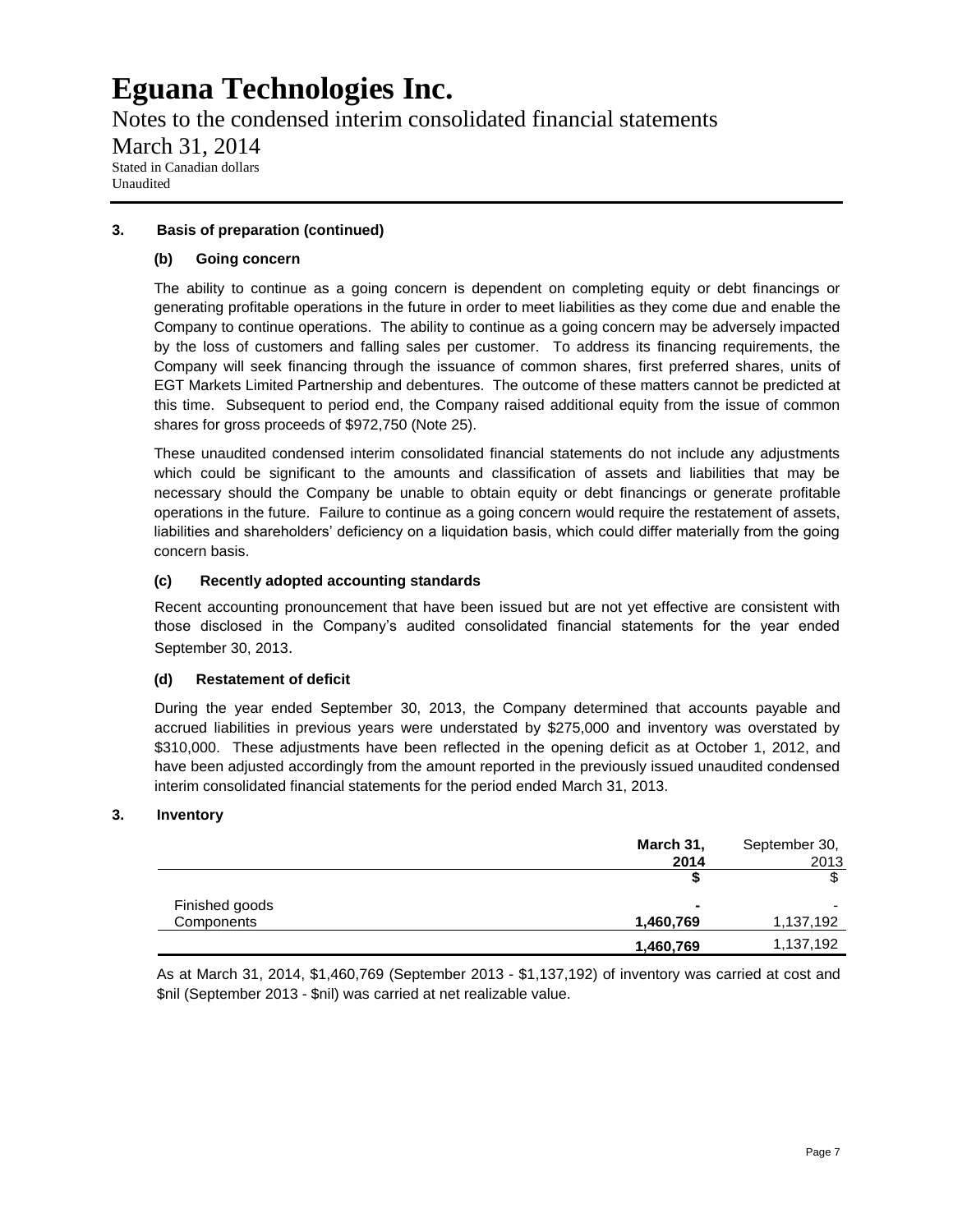Notes to the condensed interim consolidated financial statements

March 31, 2014

Stated in Canadian dollars Unaudited

### **4. Development costs**

|                                                        | December 31, | September 30, |
|--------------------------------------------------------|--------------|---------------|
| <b>Carrying value</b>                                  | 2013         | 2013          |
|                                                        |              |               |
| Development of wind turbine technology                 |              |               |
| Development of power electronics intellectual property | 256.895      | 484.957       |
| Development of power electronics platform              |              |               |
|                                                        | 256.897      | 484,959       |

|                                                            |             | Development          |                     |                      |
|------------------------------------------------------------|-------------|----------------------|---------------------|----------------------|
|                                                            | Development | of power             | Development         |                      |
|                                                            | of wind     | electronics          | of power            |                      |
|                                                            | turbine     | intellectual         | electronics         |                      |
| Cost                                                       | technology  | property             | platform            | Total                |
|                                                            | \$          | \$                   | \$                  | \$                   |
| Balance October 1, 2012                                    | 1,894,618   | 3,735,448            | 1,443,839           | 7,073,905            |
| Foreign currency translation                               |             | 151,142              | 12,385              | 163,527              |
| Balance September 30, 2013<br>Foreign currency translation | 1,894,618   | 3,886,590<br>231,053 | 1,456,224<br>19,360 | 7,237,432<br>250,413 |
| Balance March 31, 2014                                     | 1,894,618   | 4.117.643            | 1.475.584           | 7.487.845            |

| Accumulated amortization<br>and impairment                                        | Development<br>of wind<br>turbine<br>technology | Development<br>of power<br>electronics<br>intellectual<br>property | Development<br>of power<br>electronics<br>platform | Total                           |
|-----------------------------------------------------------------------------------|-------------------------------------------------|--------------------------------------------------------------------|----------------------------------------------------|---------------------------------|
|                                                                                   | \$                                              | \$                                                                 | \$                                                 | \$                              |
| Balance October 1, 2012<br>Amortization                                           | 1,894,617                                       | 2,797,758<br>479.399                                               | 1,443,838                                          | 6,136,213<br>479.399            |
| Foreign currency translation                                                      |                                                 | 124,476                                                            | 12,385                                             | 136,861                         |
| <b>Balance September 30, 2013</b><br>Amortization<br>Foreign currency translation | 1,894,617                                       | 3,401,633<br>250,467<br>208,648                                    | 1,456,223<br>19,360                                | 6,752,473<br>250,467<br>228,008 |
| Balance March 31, 2014                                                            | 1.894.617                                       | 3,860,748                                                          | 1,475,583                                          | 7.230.948                       |

Amortization of the intangible asset is included in the condensed interim consolidated statement of loss and comprehensive loss under the line item "product research and development".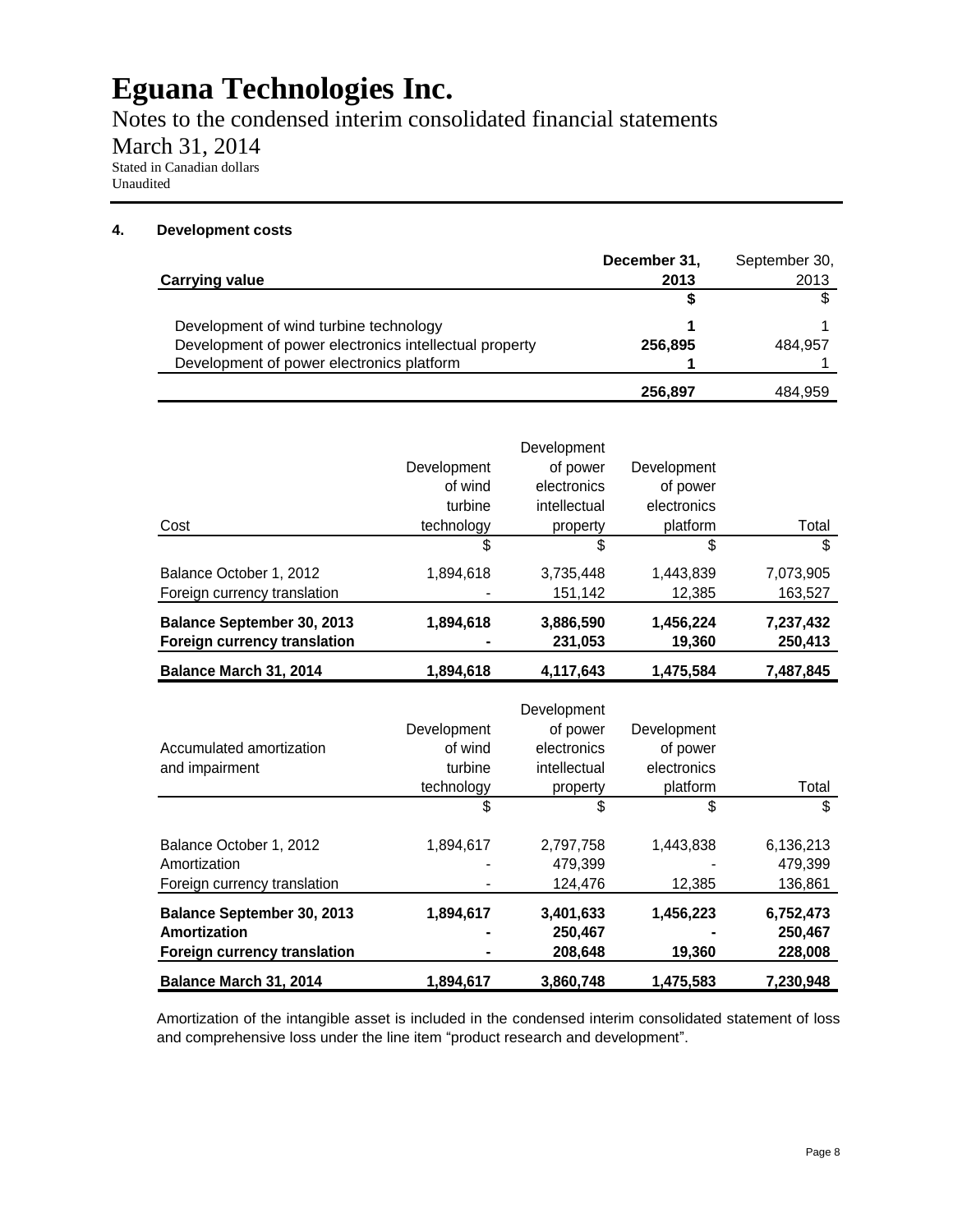Notes to the condensed interim consolidated financial statements

March 31, 2014

Stated in Canadian dollars Unaudited

### **5. Capital assets**

|                                                 | March 31, | September 30, |
|-------------------------------------------------|-----------|---------------|
|                                                 | 2014      | 2013          |
|                                                 | S         | \$            |
| Carrying value                                  |           |               |
| Computer equipment and software                 | 15,851    | 16,937        |
| Lab equipment                                   | 30,296    | 30,364        |
| Furniture, equipment and leasehold improvements | 100,168   | 116,666       |
| Dies and molds                                  | 9,136     | 2,117         |
|                                                 | 155,451   | 166.084       |

|                            | Computer<br>equipment |           | Furniture                |          |           |
|----------------------------|-----------------------|-----------|--------------------------|----------|-----------|
|                            | and                   | Lab       | and                      | Dies and |           |
| Cost                       | software              | equipment | equipment                | molds    | Total     |
|                            | \$                    | \$        | \$                       | \$       | \$        |
| Balance September 30, 2013 | 476,148               | 581,517   | 224,540                  | 35,797   | 1,318,002 |
| Additions                  |                       | 8,300     | $\overline{\phantom{a}}$ | 9,359    | 17,659    |
| <b>Disposals</b>           |                       |           |                          |          |           |
| Balance March 31, 2014     | 476,148               | 589,817   | 224,540                  | 45,156   | 1,335,661 |

| Balance March 31, 2014     | 460,297   | 559,521   | 124,372          | 36,020   | 1,180,210 |
|----------------------------|-----------|-----------|------------------|----------|-----------|
| <b>Disposals</b>           |           |           |                  |          |           |
| Amortization               | 1.086     | 8,368     | 16.498           | 2,340    | 28,292    |
| Balance September 30, 2013 | 459,211   | 551,153   | 107,874          | 33,680   | 1,151,918 |
|                            | \$        | \$        | \$               | \$       | \$        |
|                            | software  | equipment | equipment        | molds    | Total     |
| and impairment             | and       | Lab       | and              | Dies and |           |
| Accumulated amortization   | equipment |           | <b>Furniture</b> |          |           |
|                            | Computer  |           |                  |          |           |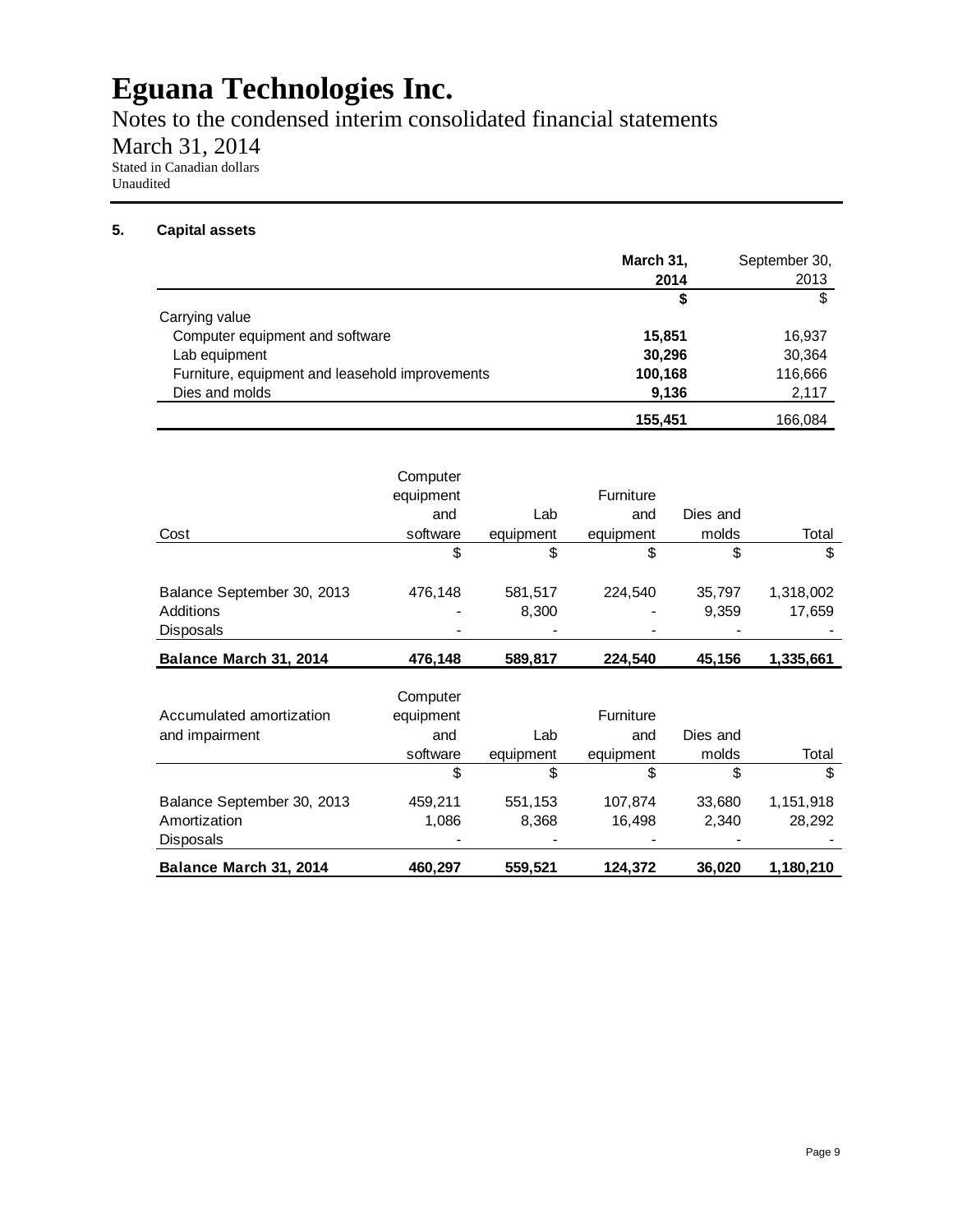Notes to the condensed interim consolidated financial statements

March 31, 2014 Stated in Canadian dollars

Unaudited

# **5. Capital assets (continued)**

|                            | Computer  |           |           |          |           |
|----------------------------|-----------|-----------|-----------|----------|-----------|
|                            | equipment |           | Furniture |          |           |
|                            | and       | Lab       | and       | Dies and |           |
| Cost                       | software  | equipment | equipment | models   | Total     |
|                            | \$        | \$        | \$        | \$       | \$        |
| Balance October 1, 2012    | 477,011   | 580,984   | 136,236   | 35,797   | 1,230,028 |
| Additions                  | 1,334     | 533       | 118,237   |          | 120,104   |
| <b>Disposals</b>           | (2, 197)  |           | (29, 933) |          | (32,130)  |
| Balance September 30, 2013 | 476,148   | 581,517   | 224,540   | 35,797   | 1,318,002 |
|                            | Computer  |           |           |          |           |
| Accumulated amortization   | equipment |           | Furniture |          |           |
| and impairment             | and       | Lab       | and       | Dies and |           |
|                            | software  | equipment | equipment | models   | Total     |
|                            | \$        | \$        | \$        | \$       | \$        |
| Balance October 1, 2012    | 457,504   | 529,877   | 112,814   | 33,258   | 1,133,453 |
| Amortization               | 3,904     | 21,276    | 24,993    | 422      | 50,595    |
| <b>Disposals</b>           | (2, 197)  |           | (29, 933) |          | (32,130)  |
| Balance September 30, 2013 | 459,211   | 551,153   | 107,874   | 33,680   | 1,151,918 |

Amortization of the capital assets is included in the condensed interim consolidated statement of loss and comprehensive loss under the line item "general and administrative".

### **6. Bank debt**

The Company has a \$1,500,000 operating line of credit. The operating line is secured by Doughty Hanson through an Equity Commitment Agreement. Interest is payable at the bank's prime rate plus 3% (2013 – prime rate plus 2.75%) and amounts outstanding are repayable upon demand.

### **7. Convertible debenture**

On March 15, 2013, the Company issued a \$500,000 six month unsecured subordinated convertible debenture ("Convertible debenture**"**). The convertible debenture bears interest at a rate of 8% per annum and matures on September 15, 2013. The debenture is convertible into redeemable preferred shares at any time by the holder. If the debenture is converted into preferred shares, the preferred shares issued are entitled to receive annual dividends of an amount equal to 8% redemption price payable semi-annually. In the event the annual 8% dividend is not declared and paid, such dividend shall be accretive to the redemption price. The preferred shares are convertible to common shares at a price of \$0.105 and the redeemable preferred shares mature 5 years and 1 day from the date of issuance. The debt component was measured at the issue date at the present value of the cash payment of dividends and principal under the terms of the convertible debenture using a discount rate of 25% and a six month term. The difference between the debt component, the value of the warrants and the face value of convertible debenture is classified as equity component of convertible debentures. The debt component is accreted to its face value through a charge to net loss using the effective interest method.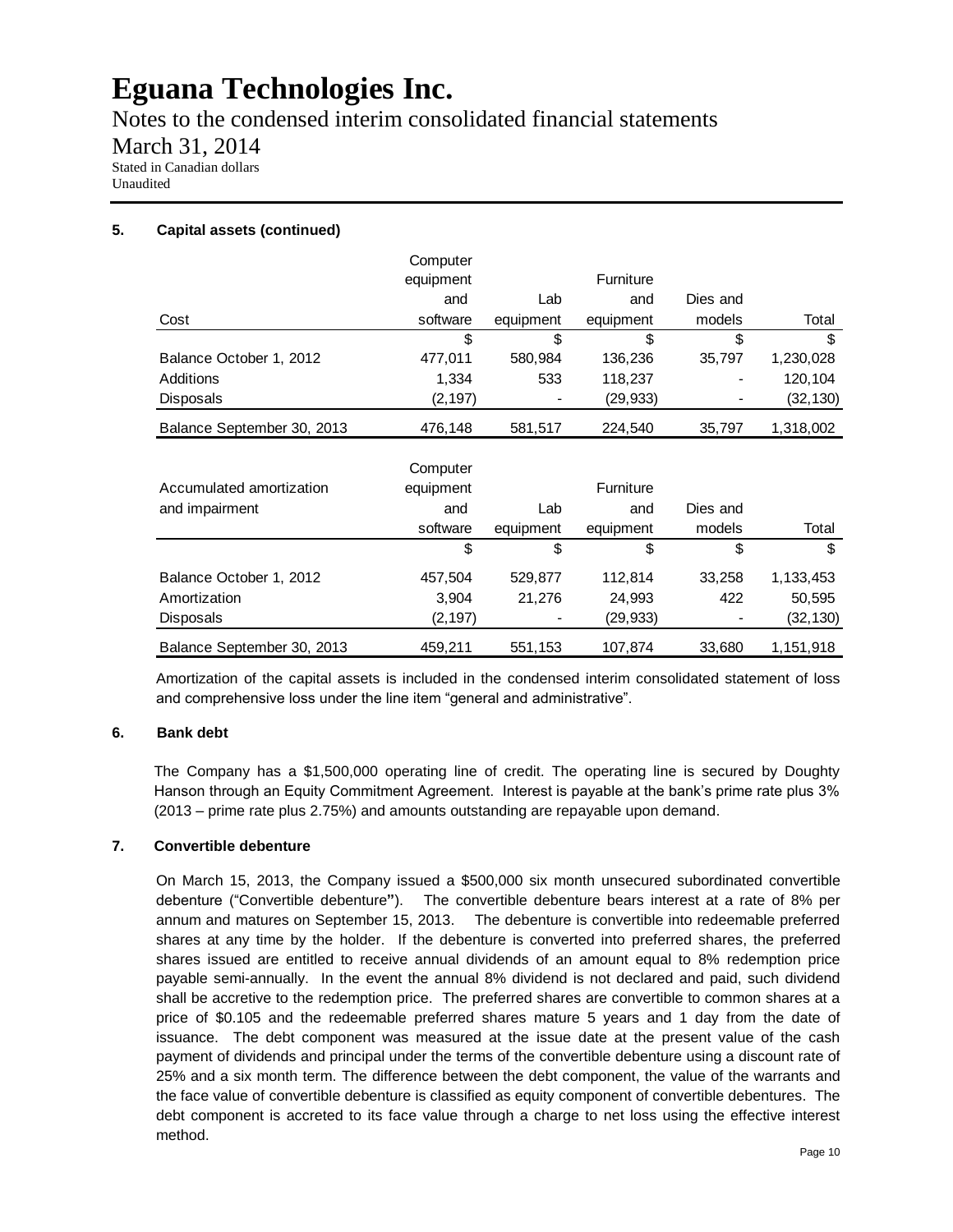Notes to the condensed interim consolidated financial statements March 31, 2014 Stated in Canadian dollars Unaudited

### **7. Convertible debenture (continued)**

The Company incurred transaction costs related to the issue of the convertible debenture of \$12,000. The effective interest rate on the debentures is estimated to be 29.26%.

The components of the convertible debenture as at March 31, 2013 are as follows:

|                            | Debt           | Conversion               | Warrant        |         |
|----------------------------|----------------|--------------------------|----------------|---------|
|                            | component      | feature                  | component      |         |
|                            | of convertible | of convertible           | of convertible |         |
|                            | debenture      | debenture                | debenture      | Total   |
|                            | \$             | \$                       | \$             | \$      |
| Balance at October 1, 2012 | ٠              | $\overline{\phantom{0}}$ |                |         |
| Convertible debenture      | 439,308        | 27,968                   | 20.724         | 488,000 |
| Accretion                  | 5,528          |                          |                | 5,528   |
| Balance at March 31, 2013  | 444,836        | 27,968                   | 20.724         | 493,528 |

On April 16, 2013, the convertible debenture was converted to First Preferred Shares Series 14 (Note 11).

### **8. Energy Northwest obligation**

|                                                      | March 31, | September 30, |
|------------------------------------------------------|-----------|---------------|
|                                                      | 2014      | 2013          |
|                                                      |           |               |
| Obligation to Energy Northwest (\$108,717 US;        |           |               |
| September 2013 - \$102,002 US)                       | 124,220   | 109.598       |
| Less: current portion of Energy Northwest obligation | (72,960)  | (61,666)      |
|                                                      | 51.260    | 47,932        |

Energy Northwest (formerly "Washington Public Power Supply System") made contributions of services to SEL towards the development of SEL's step wave power conversion technology valued at US\$182,178. Under its agreement with SEL, Energy Northwest is entitled to annual compensation for such contribution in an amount equal to 10% of SEL's gross monthly sales in any year; provided, however, that the compensation payable in any year is not to be less than US\$7,000 and not more than 20% of Energy Northwest's total contribution plus interest calculated at an annual (APR) rate of 20% of the outstanding balance unpaid at the end of the year. Compensation payments are to be completed by January 1, 2016. The obligation is unsecured.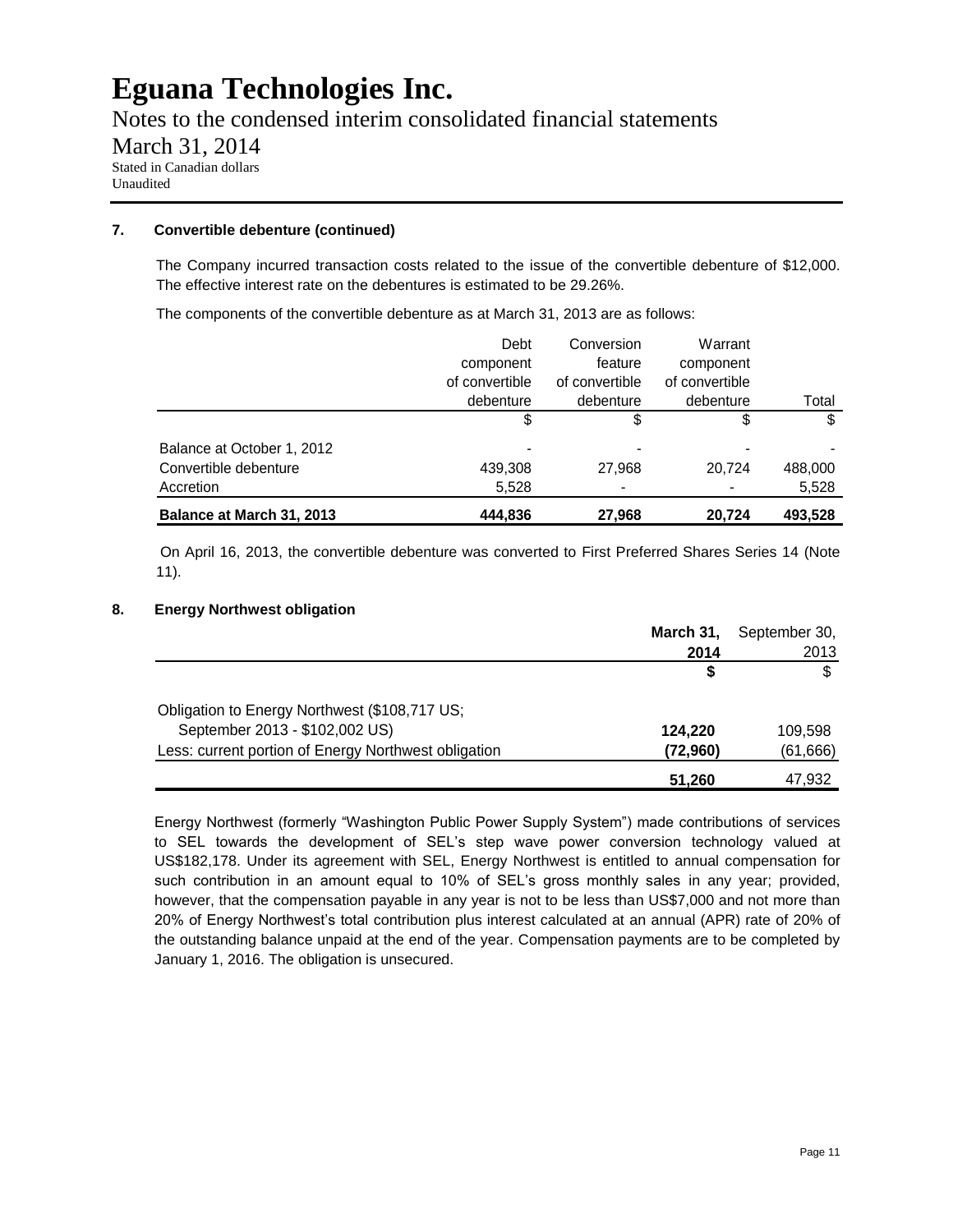Notes to the condensed interim consolidated financial statements March 31, 2014 Stated in Canadian dollars Unaudited

### **8. Energy Northwest obligation (continued)**

The compensation payable to Energy Northwest in any year until January 1, 2016, is dependent on product sales using the SWPC technology, subject to the above noted annual minimum and maximum thresholds in the year. As the sole basis for the repayment of the loan was linked to future gross sales in SEL, management has determined that the obligation to Energy Northwest contained an embedded derivative and accordingly the loan was required to be accounted for as an embedded derivative in accordance with IAS 39. This requires that the underlying liability and the embedded derivative be recognized at fair value with subsequent changes in value being recognized in the consolidated statement of loss and comprehensive loss each period. At March 31, 2014, the Company completed the development of the 3<sup>rd</sup> generation STX inverter, which does not use the SWPC technology, and the Company has ceased production of inverters based on the SWPC technology resulting in the minimum compensation being payable in subsequent years. The embedded derivative is valued at nil (September 30, 2013 – nil).

### **9. Government grant obligation**

#### *National Research Council*

The Company entered into an agreement with the National Research Council ("NRC") to fund 60% of the salaries it incurs to commercialize the universal electronic platform to a maximum of \$245,241. The Company has received the maximum amount. A royalty of 1.9% of gross revenue after October 1, 2008 is payable until the National Research Council has recovered one and a half times the amount advanced to the Company or for a period of eleven years after the beginning of the repayment schedule. The remaining payable or potentially payable under the agreement is \$291,420 (Sept 2013 - \$301,420).

The carrying amount of the financial liability related to the government grant obligation is the following:

|                        | March 31,  | September 30, |
|------------------------|------------|---------------|
|                        | 2014       | 2013          |
|                        |            |               |
| Government grant (NRC) | 228,155    | 213,401       |
| Less: current portion  | (116, 245) | (153, 363)    |
|                        | 111,910    | 60,038        |

The repayments are due quarterly and are subject to interest for late payments. The liability is unsecured.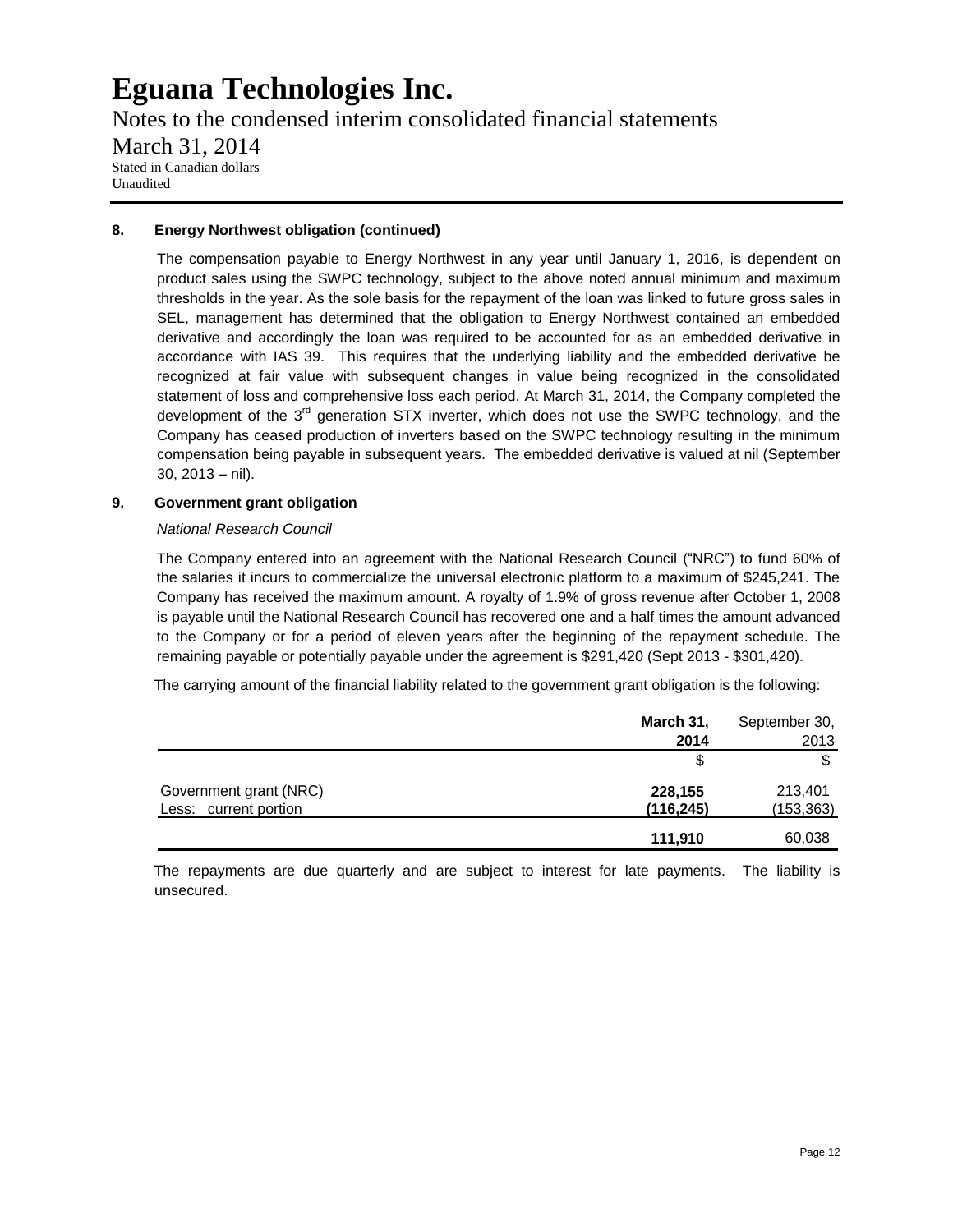Notes to the condensed interim consolidated financial statements

March 31, 2014

Stated in Canadian dollars Unaudited

### **10. Debentures**

|                                    | Debt         |            | Warrant      |           |
|------------------------------------|--------------|------------|--------------|-----------|
|                                    | component    | Embedded   | component    |           |
|                                    | of debenture | derivative | of debenture | Total     |
|                                    | S            | \$         | S            | \$        |
| Balance at October 1, 2012         | 429,546      | 115,165    |              | 544,711   |
| Debenture                          | 1,235,467    | 54,953     | 110,330      | 1,400,750 |
| Accretion / Change in fair value   | 148,896      | (147, 935) |              | 961       |
| Loss (gain) on change in cash flow | 68,860       | (12, 984)  |              | 55,876    |
| Repayments                         | (31, 943)    | (9, 199)   |              | (41,142)  |
| Balance at September 30, 2013      | 1,850,826    |            | 110,330      | 1,961,156 |
| Accretion / Change in fair value   | 214,154      |            |              | 214,154   |
| Loss (gain) on change in cash flow |              |            |              |           |
| Repayments                         | (39, 225)    |            |              | (39, 225) |
| Balance at March 31, 2014          | 2,025,755    |            | 110,330      | 2,136,085 |
| Less: current portion              | (192,510)    |            |              | (192,510) |
|                                    | 1,833,245    |            | 110,330      | 1,943,575 |

On June 29, 2012, the Company issued \$800,000 in 5-year subordinated debentures ("Debentures**"**), issued at an original issue discount of 12.5% to net the Company \$699,875. The debentures bear interest at a rate of 3% per annum, plus an amount equal to 0.8% of the consolidated revenues realized by the Company and are both payable on a quarterly basis during the term of the debenture. The Debenture is callable by the Company at par at any time after the third anniversary of issue. Purchasers of the debentures have also been issued a total of 280,000 restricted common shares of the Company, which will be released on a quarterly basis over the 2 year period following issuance. The restricted common shares were valued at the residual amount of \$140,000. The debentures are secured by a general security agreement. The principal amount of \$800,000 is repayable in 12 equal quarterly payments commencing 2 years after issuance. The Company incurred transaction costs related to the issue of the debentures of \$39,902. The effective interest rate on the debentures is estimated to be 25.83%.

On August 7, 2013, and September 17, 2013, the Company issued \$1,820,000 in 5-year subordinated debentures ("Debentures**"**), issued at an original issue discount of 12.5% to net the Company \$1,592,500. The debentures bear interest at a rate of 3% per annum, plus an amount in total equal to 1.82% of the consolidated quarterly revenues realized by the Company and are both payable on a quarterly basis during the term of the debenture. The Debenture is callable by the Company at par at any time after the second anniversary of issue. Purchasers of the debentures had the option of receiving common shares or warrants. After valuing the liability and derivatives the residual value was assigned to the equity items. The Company issued 424,000 commons shares valued at \$156,880 and 608,000 warrants exercisable at \$0.50 for a period of four years from the date of issue valued at \$110,330. The debentures are secured by a general security agreement. The principal amount of \$1,820,000 is repayable in 12 equal quarterly payments commencing 2 years after issuance. The Company incurred transaction costs related to the issue of the debentures of \$35,713. The transaction costs included the issue of 8,750 broker warrants exercisable at \$0.50 for a period of one year from the date of issue. The effective interest rate on the debentures is estimated to be 24.14%.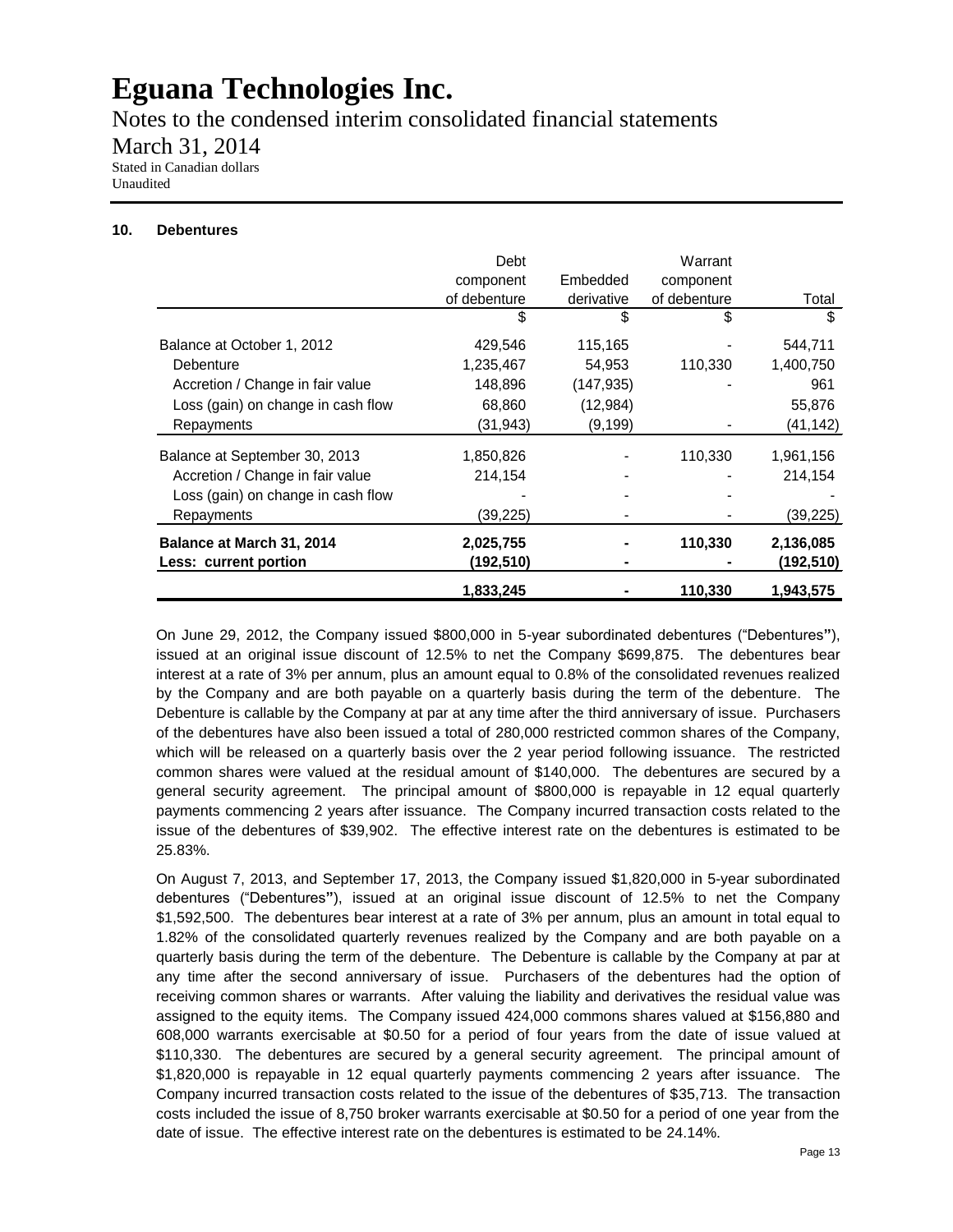Notes to the condensed interim consolidated financial statements

March 31, 2014

Stated in Canadian dollars Unaudited

# **11. Preferred shares**

|                                                    | Debt          | Equity       | Warrant      |                |
|----------------------------------------------------|---------------|--------------|--------------|----------------|
|                                                    | component     | component    | component    |                |
|                                                    | of preferred  | of preferred | of preferred |                |
| Series <sub>7</sub>                                | shares        | shares       | shares       | Total          |
|                                                    | S             | \$           | S            | \$             |
| Balance at October 1, 2012                         | 6,323,062     | 2,465,334    | 1,278,482    | 10,066,878     |
| Accretion                                          | 2,416,641     |              |              | 2,416,641      |
| Warrants expired                                   |               |              | (1,278,482)  | (1, 278, 482)  |
| Conversion of preferred shares                     | (50, 855)     | (15, 138)    |              | (65, 993)      |
| Balance at September 30, 2013                      | 8,688,848     | 2,450,196    |              | 11,139,044     |
| Accretion                                          | 1,234,501     |              |              | 1,234,501      |
| Conversion of preferred shares                     | (730, 822)    | (190,068)    |              | (920, 890)     |
| Change in classification due to change in<br>terms | (9, 192, 527) | (2,260,128)  |              | (11, 452, 655) |
| Balance at March 31, 2014                          |               |              |              |                |

|                                                    | Debt         | Equity       | Warrant      |            |
|----------------------------------------------------|--------------|--------------|--------------|------------|
|                                                    | component    | component    | component    |            |
|                                                    | of preferred | of preferred | of preferred |            |
| Series 9                                           | shares       | shares       | shares       | Total      |
|                                                    | S            | \$           | \$           | S          |
| Balance at October 1, 2012                         | 459,225      | 99.981       |              | 559,206    |
| Accretion                                          | 124,564      |              |              | 124,564    |
| Conversion of preferred shares                     | (32,057)     | (5, 490)     |              | (37,547)   |
| Balance at September 30, 2013                      | 551,732      | 94,491       |              | 646,223    |
| Accretion                                          | 56,652       |              |              | 56,652     |
| Conversion of preferred shares                     | (68,082)     | (10, 980)    |              | (79,062)   |
| Change in classification due to change in<br>terms | (540, 302)   | (83, 511)    |              | (623, 813) |
| Balance at March 31, 2014                          |              |              |              |            |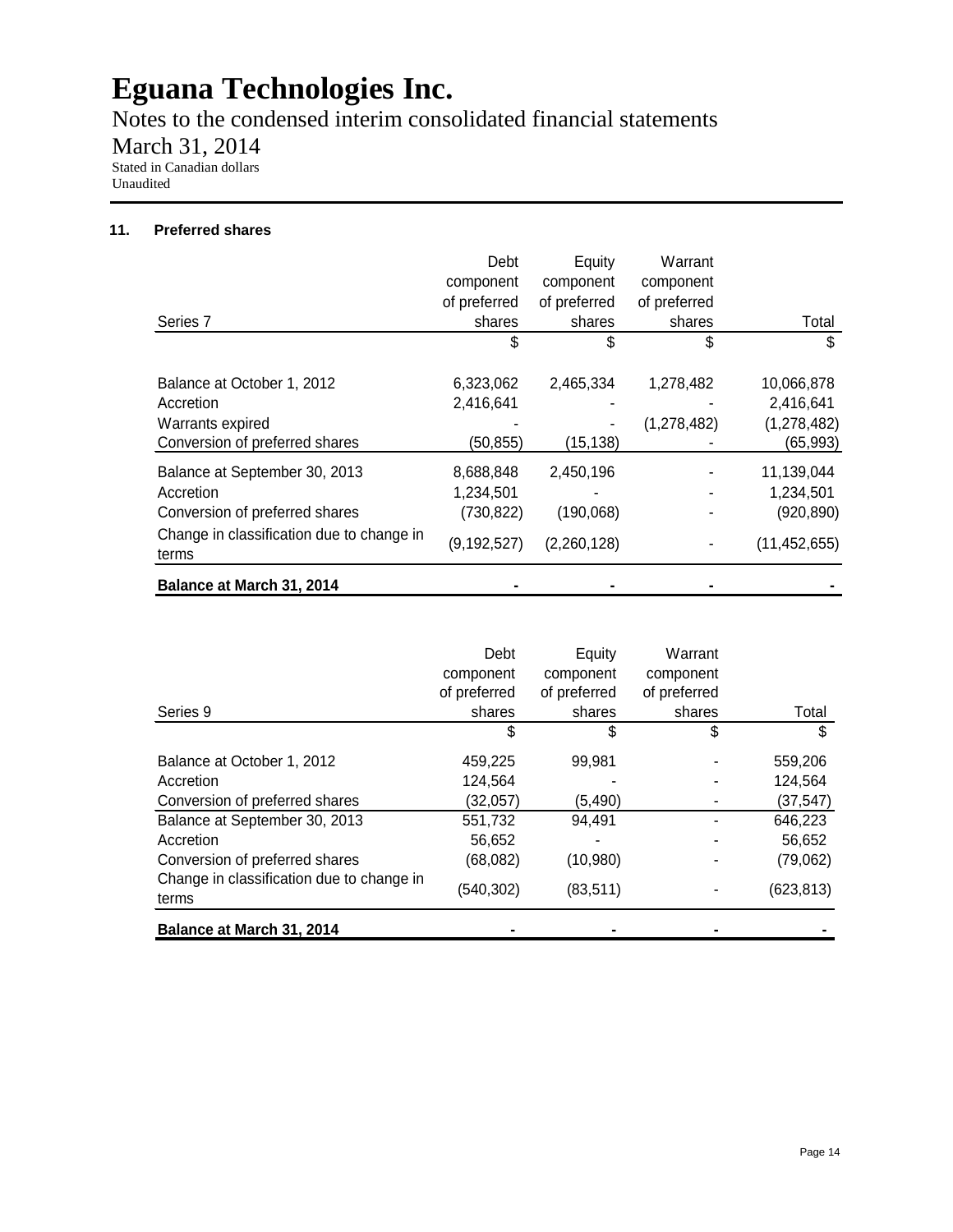Notes to the condensed interim consolidated financial statements

March 31, 2014

Stated in Canadian dollars Unaudited

# **11. Preferred shares (continued)**

|                                                    | Debt         | Equity       | Warrant      |             |
|----------------------------------------------------|--------------|--------------|--------------|-------------|
|                                                    | component    | component    | component    |             |
|                                                    | of preferred | of preferred | of preferred |             |
| Series 10                                          | shares       | shares       | shares       | Total       |
|                                                    | \$           | S            | \$           | S           |
| Balance at October 1, 2012                         | 588,535      | 413.307      |              | 1,001,842   |
| Accretion                                          | 149,804      |              |              | 149,804     |
| Balance at September 30, 2013                      | 738,339      | 413,307      |              | 1,151,646   |
| Accretion                                          | 73,167       |              |              | 73,167      |
| Change in classification due to change in<br>terms | (811,506)    | (413, 307)   |              | (1,224,813) |
| Balance at March 31, 2014                          |              |              |              |             |

|                                                    | Debt<br>component<br>of preferred | Equity<br>component<br>of preferred | Warrant<br>component<br>of preferred |           |
|----------------------------------------------------|-----------------------------------|-------------------------------------|--------------------------------------|-----------|
| Series 11                                          | shares                            | shares                              | shares                               | Total     |
|                                                    | \$                                | \$                                  | \$                                   | S         |
| Balance at October 1, 2012                         | 275,649                           | 145,663                             | 98,411                               | 519,723   |
| Warrants expired                                   |                                   |                                     | (98,411)                             | (98, 411) |
| Accretion                                          | 75,764                            |                                     |                                      | 75,764    |
| Balance at September 30, 2013                      | 351,413                           | 145,663                             |                                      | 497,076   |
| Accretion                                          | 37,417                            |                                     | $\blacksquare$                       | 37,417    |
| Change in classification due to change in<br>terms | (388,830)                         | (145, 663)                          |                                      | (534,493) |
| Balance at March 31, 2014                          |                                   |                                     |                                      |           |

|                                                    | Debt         | Equity       | Warrant      |            |
|----------------------------------------------------|--------------|--------------|--------------|------------|
|                                                    | component    | component    | component    |            |
|                                                    | of preferred | of preferred | of preferred |            |
| Series 12                                          | shares       | shares       | shares       | Total      |
|                                                    | \$           | \$           | \$           | S          |
| Balance at September 30, 2012                      | 282,947      | 263,106      |              | 546,053    |
| Accretion                                          | 72,396       |              | ۰            | 72,396     |
| Balance at September 30, 2013                      | 355,343      | 263,106      | ٠            | 618,449    |
| Accretion                                          | 35,384       |              | ٠            | 35,384     |
| Change in classification due to change in<br>terms | (390,727)    | (263,106)    | ۰            | (653, 833) |
| Balance at March 31, 2014                          |              |              |              |            |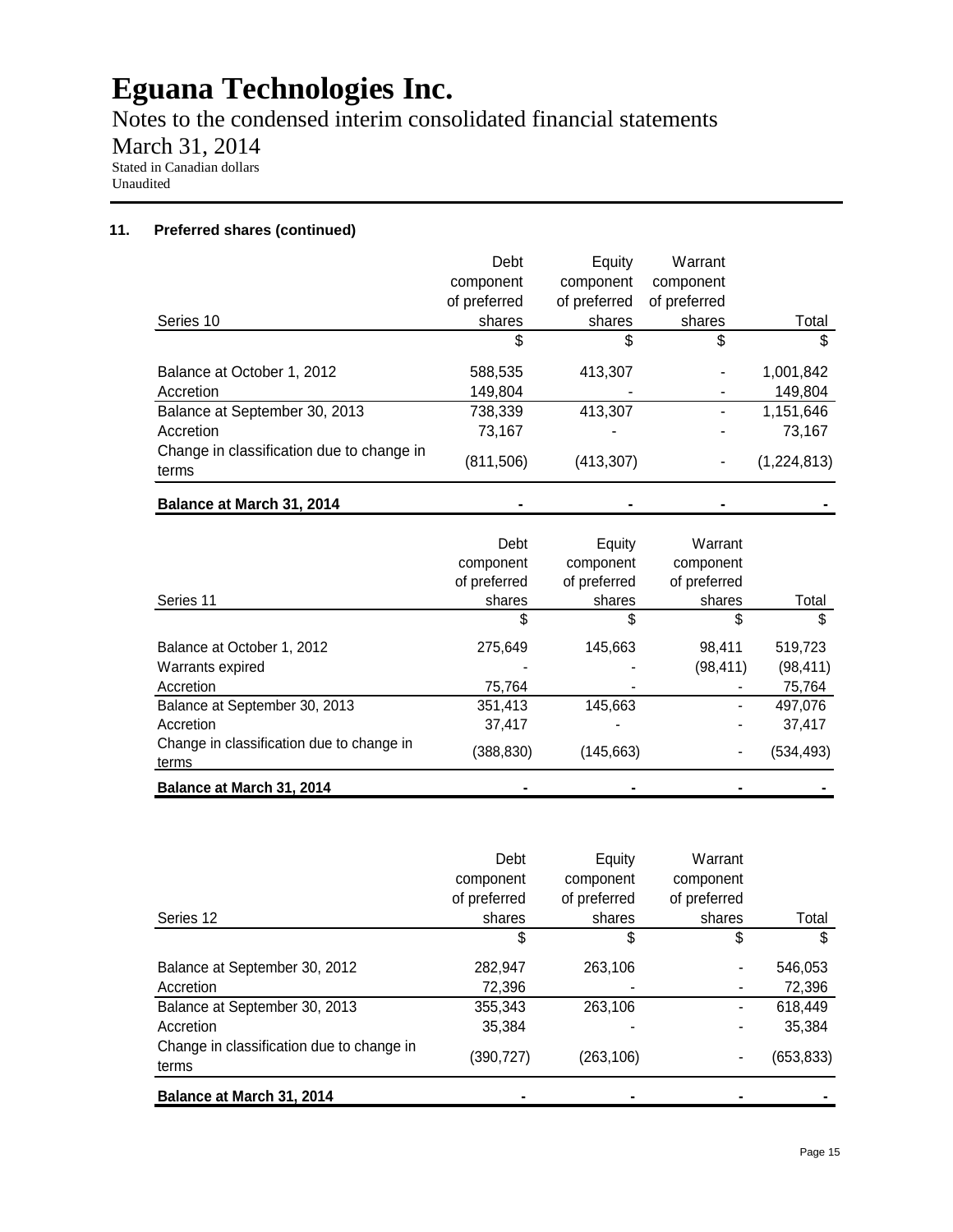Notes to the condensed interim consolidated financial statements March 31, 2014

Stated in Canadian dollars Unaudited

### **11. Preferred shares (continued)**

|                                                    | Debt<br>component<br>of preferred | Equity<br>component<br>of preferred | Warrant<br>component<br>of preferred |           |
|----------------------------------------------------|-----------------------------------|-------------------------------------|--------------------------------------|-----------|
| Series 14                                          | shares                            | shares                              | shares                               | Total     |
|                                                    | \$                                | \$                                  | \$                                   | \$        |
| Balance at September 30, 2012                      |                                   |                                     |                                      |           |
| Preferred shares                                   | 230,065                           | 247,939                             |                                      | 478,004   |
| Accretion                                          | 26,164                            |                                     |                                      | 26,164    |
| Balance at September 30, 2013                      | 256,229                           | 247.939                             |                                      | 504,168   |
| Accretion                                          | 26,590                            |                                     |                                      | 26,590    |
| Change in classification due to change in<br>terms | (282, 819)                        | (247, 939)                          |                                      | (530,758) |
| Balance at March 31, 2014                          |                                   |                                     |                                      |           |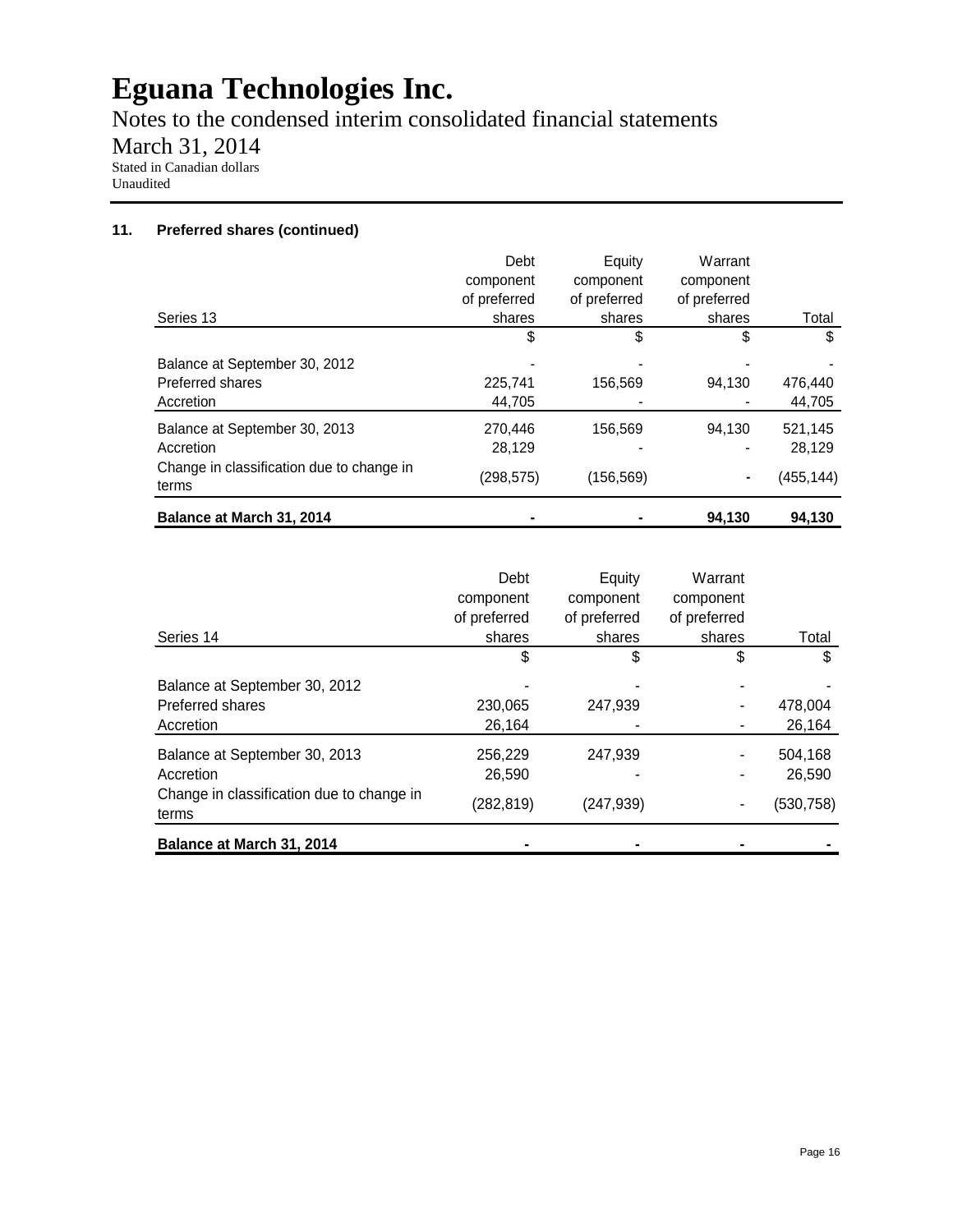Notes to the condensed interim consolidated financial statements

March 31, 2014

Stated in Canadian dollars Unaudited

# **11. Preferred shares (continued)**

|                                                    | Debt         | Equity       | Warrant      |            |
|----------------------------------------------------|--------------|--------------|--------------|------------|
|                                                    | component    | component    | component    |            |
|                                                    | of preferred | of preferred | of preferred |            |
| Series 15                                          | shares       | shares       | shares       | Total      |
|                                                    | \$           | \$           | \$           | \$         |
| Balance at September 30, 2012                      |              |              |              |            |
| Preferred shares                                   | 302,687      | 308,488      | 27,305       | 638,480    |
| Accretion                                          | 33,778       |              |              | 33,778     |
| Balance at September 30, 2013                      | 336,465      | 308,488      | 27,305       | 672,258    |
| Accretion                                          | 33,321       |              |              | 33,321     |
| Conversion of preferred shares                     | (16, 042)    | (14, 240)    |              | (30, 282)  |
| Change in classification due to change in<br>terms | (353, 744)   | (294, 248)   |              | (647, 992) |
| Balance at March 31, 2014                          |              |              | 27,305       | 27,305     |
| Total preferred shares March 31, 2014              |              |              | 121,435      | 121,435    |
| Total preferred shares September 30, 2013          | 11,548,815   | 4,079,759    | 121,435      | 15,750,009 |

Series 7 Class A Units consisted of one (1) redeemable 8%, voting, First Preferred Share, Series 7 ("Series 7 Preferred Shares") and 28 detachable warrants ("Warrants") to acquire one (1) non-voting common share at an exercise price of \$0.30 per share until May 7, 2013. Series 7 Class B Unit consisted of one (1) Series 7 Preferred Share and 22 warrants to acquire one (1) voting common share at \$0.30 per share until May 7, 2013.

Holders of Series 7 Preferred Shares are entitled to receive as and when declared by the Board of Directors out of moneys of the Company applicable to the payment of annual dividends an amount equal to 8% of the then applicable Series 7 Redemption Price payable semi-annually, the first of such dividends to become payable October 15, 2009. In the event the annual 8% dividend is not declared and paid, such dividend shall be accretive to the Series 7 Redemption Price.

After October 15, 2011, the Series 7 Preferred Shares can be redeemed by the Company if within the 90 day period preceding the date of notice of redemption, the weighted average trading price has exceeded \$6.00 per share for at least 30 consecutive trading days and the average trading volume for such 30 consecutive trading days is at least \$200,000, the Company may redeem all but not less than all the Series 7 Preferred Shares at the then applicable Series 7 Redemption Price subject to the prior right of holders to exercise their right to convert the Series 7 Preferred Shares into common shares of the Company.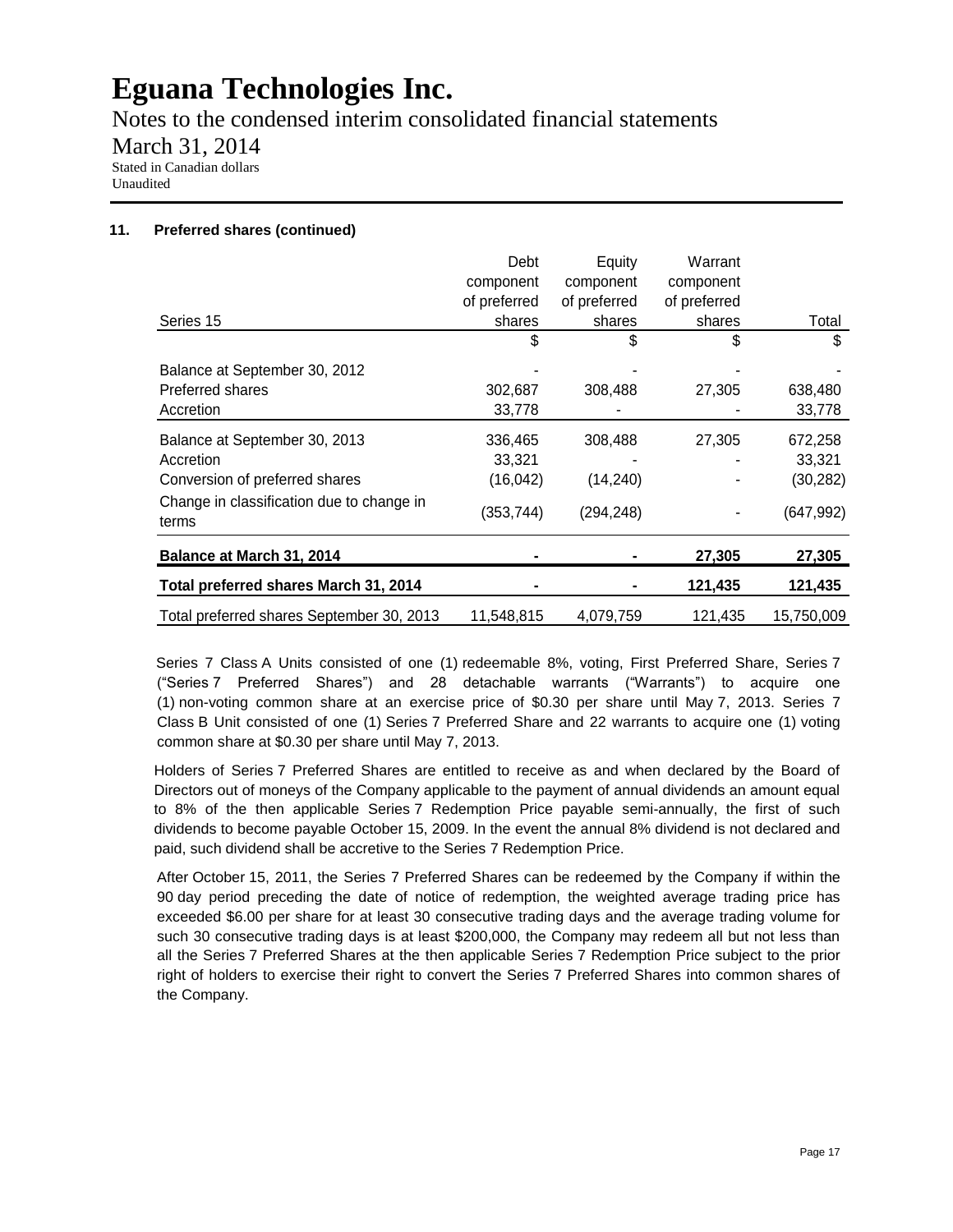Notes to the condensed interim consolidated financial statements March 31, 2014 Stated in Canadian dollars Unaudited

### **11. Preferred shares (continued)**

Holders of the Series 7 Preferred Shares may convert, at any time, the Series 7 Preferred Shares into that number of fully paid and non-assessable common shares equal to the then applicable Series 7 Redemption Price divided by the conversion price of \$1.50 per share. The Series 7 Preferred Shares were to mature on May 15, 2014. Series 7 Preferred Shares are automatically converted into common shares if (i) approved by a majority of the Series 7 Preferred Shares or (ii) the Company undertakes an underwritten public offering pursuant to a prospectus or similar document for aggregate proceeds of \$20 million at a price per share of at least \$4.50.

During the period, there were 59,800 (2013 – nil) preferred shares plus accreted dividends converted to common shares. As at March 31, 2014, there were 450,000 (September 30, 2013 – 450,000) Class A Series 7 Preferred shares and 218,550 (September 30, 2013 – 278,350) Class B Series 7 Preferred shares outstanding.

On May 8, 2009, the subscriber for the Class A Units was also issued one (1) First Preferred Shares Series 8. The 1 First Preferred Share Series 8, entitles the holder to designate a representative to the board of directors of the Company for so long as the holder owns in the aggregate more than 10% of the issued and outstanding common shares of the Company on a fully diluted basis. The share is redeemable at a price of \$1.00, at the option of the holder.

On August 23, 2010, the Company issued First Preferred Shares Series 9 for gross proceeds of \$687,360. The Series 9 preferred shares are similar and rank pari passu to the Series 7 preferred shares, with the exception of the detachable warrants which were not issued as part of the Series 9 preferred shares. The 50,000 Series 9 shares are convertible at a price of \$1.55 and were to mature on September 9, 2015. Doughty Hanson was also given 516,129 warrants exercisable for 1 year at \$1.55 as partial compensation for underwriting the equity commitment of \$3,000,000.

During the period, there were 7,000 (2013 – nil) preferred shares plus accreted dividends converted to common shares. As at March 31, 2014, there were 53,236 (September 30, 2013 – 60,236) Series 9 Preferred Shares outstanding.

On October 5, 2010, the Company issued 80,000 First Preferred Shares Series 10 to Doughty Hanson, which are similar to and rank pari passu with the Series 7 preferred shares, with the exception of the detachable warrants which were not issued as part of the Series 10 preferred shares. The Series 10 preferred shares resulted in a cash inflow of \$800,000 and they are convertible at a price of \$1.40 and were to mature on October 6, 2015.

On October 25, 2011, the Company issued 50,000 First Preferred Shares Series 11 to Doughty Hanson, which are similar to and rank pari passu with the Series 7 preferred shares, The Series 11 preferred shares resulted in a cash inflow of \$500,000 and they are convertible at a price of \$1.15 and were to mature on October 25, 2016.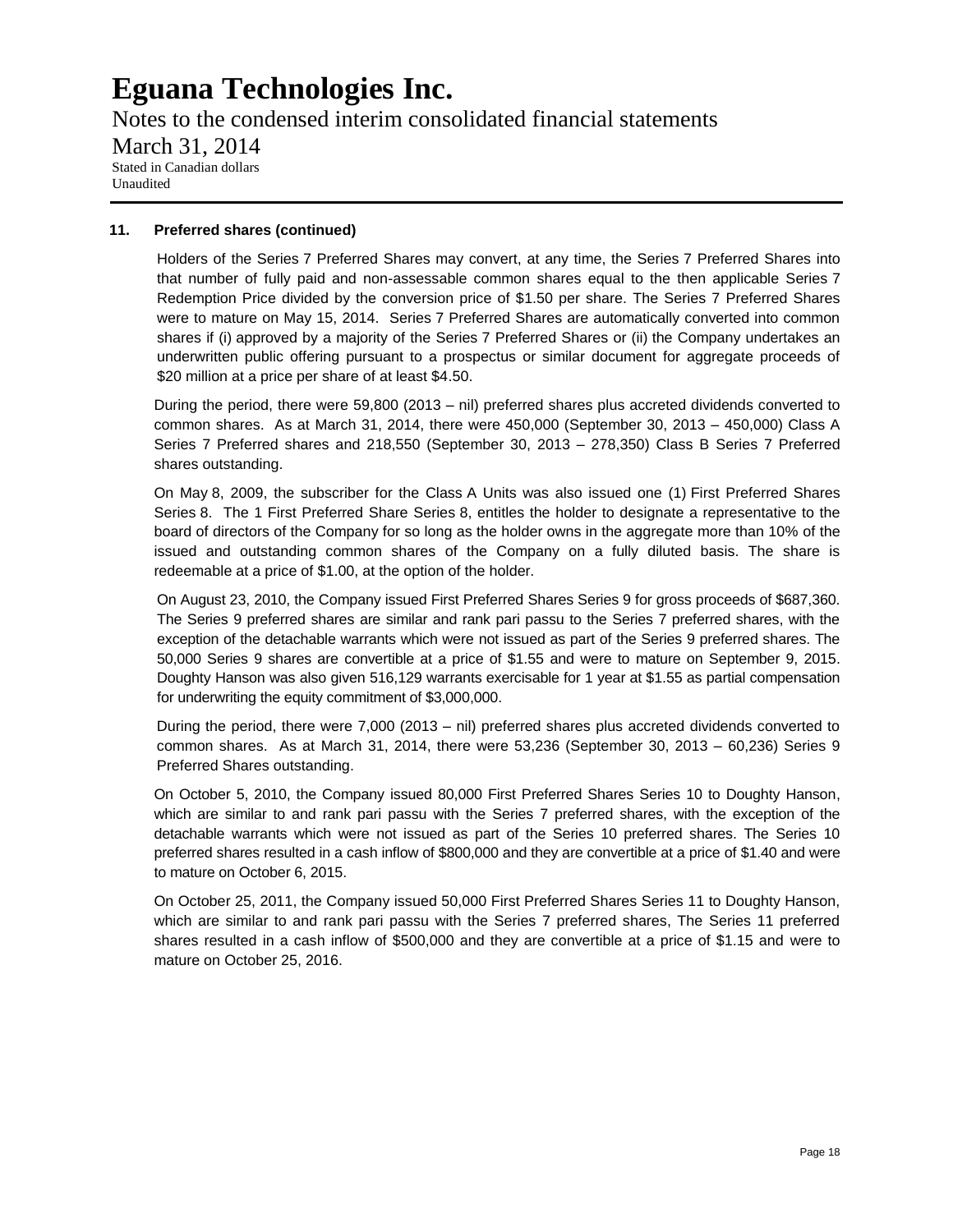Notes to the condensed interim consolidated financial statements March 31, 2014 Stated in Canadian dollars Unaudited

### **11. Preferred shares (continued)**

On December 19, 2011, the Company issued 50,000 First Preferred Shares Series 12 to Doughty Hanson, which are similar to and rank pari passu with the Series 7 preferred shares with the exception of the detachable warrants which were not issued as part of the Series 12 preferred shares. The Series 12 preferred shares resulted in a cash inflow of \$500,000 and they are convertible at a price of \$0.80 and were to mature on December 20, 2016.

On December 27, 2012, the Company issued 50,000 First Preferred Shares Series 13 to Doughty Hanson that are similar to and rank pari passu with the Series 7. The Series 13 preferred shares resulted in a cash inflow of \$500,000 and they are convertible at a price of \$0.40 and were to mature on December 28, 2017.

On April 16, 2013, the Company issued 50,000 First Preferred Shares Series 14 to Doughty Hanson, pursuant to the conversion notice that the Company received on that date in relation to the convertible debentures. The Series 14 Preferred Shares are similar to and rank pari passu with the Series 7. The Series 14 preferred shares are convertible at a price of \$0.105 and were to mature on March 15, 2018.

On April 16, 2013, the Company issued 65,000 First Preferred Shares Series 15, which are similar to and rank pari passu with the Series 7. The Series 15 preferred shares resulted in a cash inflow of \$650,000. The First Preferred Shares Series 15 are convertible at a price of \$0.12 and were to mature on April 16, 2018.

During the period, there were 3,000 (2013 – nil) preferred shares plus accreted dividends converted to common shares. As at March 31, 2014, there were 62,000 (September 30, 2013 – 65,000) Series 15 Preferred Shares outstanding.

On February 27, 2014, each of the series preferred shareholders unanimously agreed to remove the mandatory redemption feature of the preferred shares. All other terms remained the same and the shareholders received no compensation for the change of the terms. As a result of the change, the preferred shares portion of the preferred shares with a fixed conversion price can be reclassified as equity. The remaining balance of the conversion price is based on the market price of common shares the day prior to the conversion by the preferred shareholder and therefore, does not meet the definition of equity as per IAS 32. As a result, a liability has been recorded as other financial liabilities on the statement of financial position. This liability will be adjusted each quarter to reflect the fair value of the liability.

As a result of the above modification, a gain of \$1,643,674 has been recognized. The recognition of this gain has been split between the statement of change in equity and statement of loss as required by IFRS.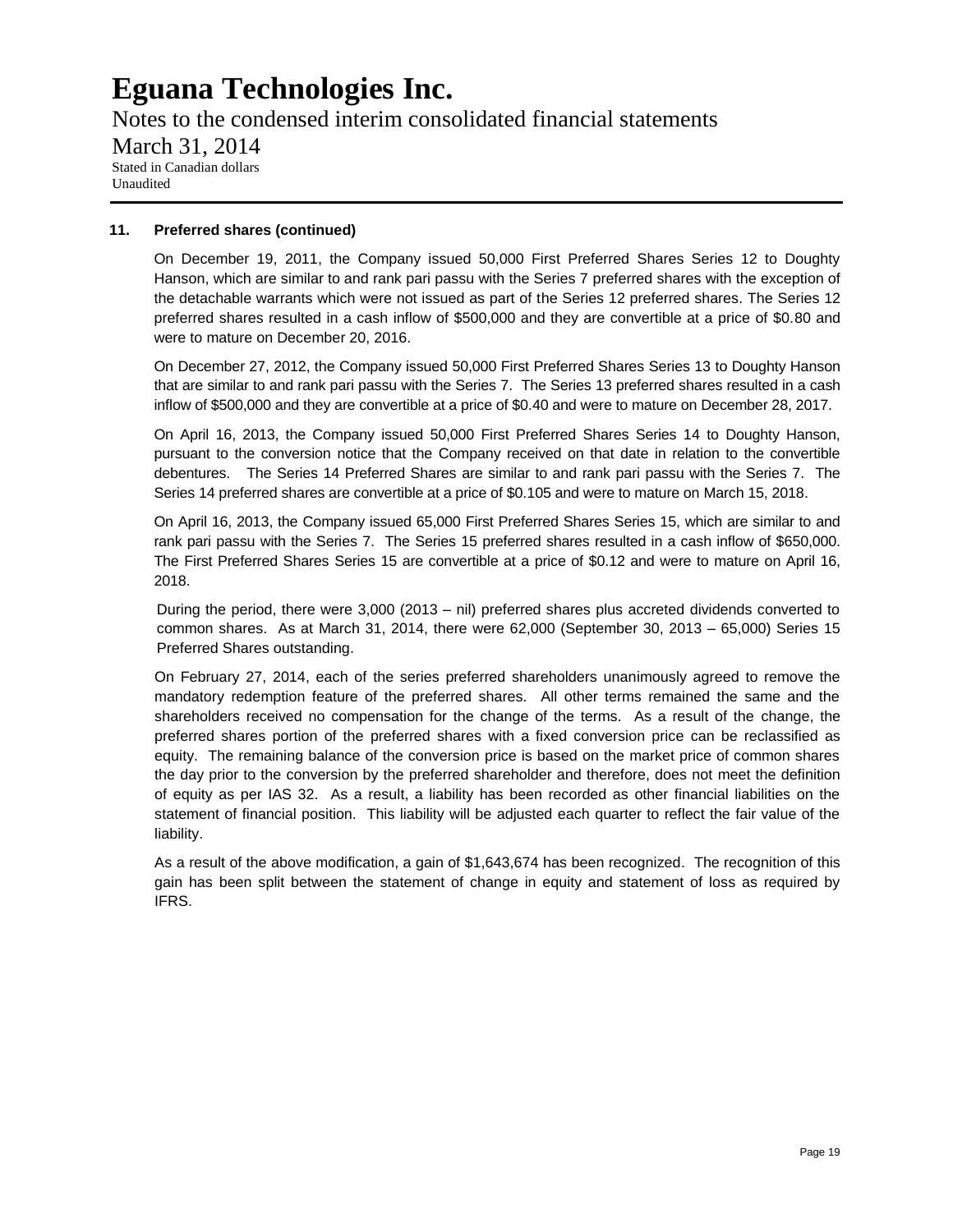Notes to the condensed interim consolidated financial statements

March 31, 2014

Stated in Canadian dollars Unaudited

### **12. Common shares**

### *Authorized,* unlimited number

The authorized capital of the Company consists of an unlimited number of common shares without nominal or par value, and an unlimited number of preferred shares, issuable in series, without nominal or par value.

*Issued* 

| Common shares                                                    | Number of  | Amount     |
|------------------------------------------------------------------|------------|------------|
|                                                                  | shares     | \$         |
| Balance, October 1, 2012                                         | 20,915,597 | 5,004,531  |
| Issuance of common shares                                        | 424,000    | 153,881    |
| Conversion of preferred shares                                   | 121,313    | 103,540    |
| <b>Exerise of warrants</b>                                       | 4,750,000  | 515,803    |
| Balance, September 30, 2013                                      | 26,210,910 | 5,777,755  |
| Conversion of preferred shares                                   | 1,374,512  | 984,000    |
| Issuance of common shares                                        | 1,375,000  | 550,000    |
| Share issuance costs                                             |            | (59, 652)  |
| Exercise of warrants                                             | 24,000     | 3.720      |
| Common shares issued in exchange for partnership units (note 14) | 2,667,778  | 1,200,500  |
| Partnership unit costs                                           |            | (151, 651) |
| Balance, March 31, 2014                                          | 31,652,200 | 8,304,672  |

The Company issued 1,374,512 (201 – nil) common shares on the conversion of preferred shares which included accreted dividends of \$286,000 (2013 - \$nil) that were also converted into common shares at the time the preferred shares were converted.

In December 2013, the Company issued 1,375,000 common shares in connection with a private placement for gross proceeds of \$550,000. The commissions paid on the issuance were \$28,000. As partial compensation 70,000 broker warrants were issued with a fair market value of \$18,900 (Note 15). The warrants have an exercise price of \$0.45 and expire one year from issuance. Other costs of \$12,752 related to the issue of shares were also incurred bringing the total costs on issuance to \$59,652.

### *Adjustment to share capital and deficit*

On August 21, 2012, the Company received shareholder approval to reduce the stated share capital and the deficit of the Company by \$30,000,000.

### *Restricted shares*

In June 2012, the Company issued debentures and in conjunction with the issuance of the debentures, a total of 280,000 restricted common shares of the Company were issued to the debenture holders (Note 10). A total of 32,000 shares were released immediately. The remaining shares will be released to the debenture holders on a quarterly basis. At March 31, 2014, there were 24,000 (September 30, 2013 – 88,000) shares remaining to be released.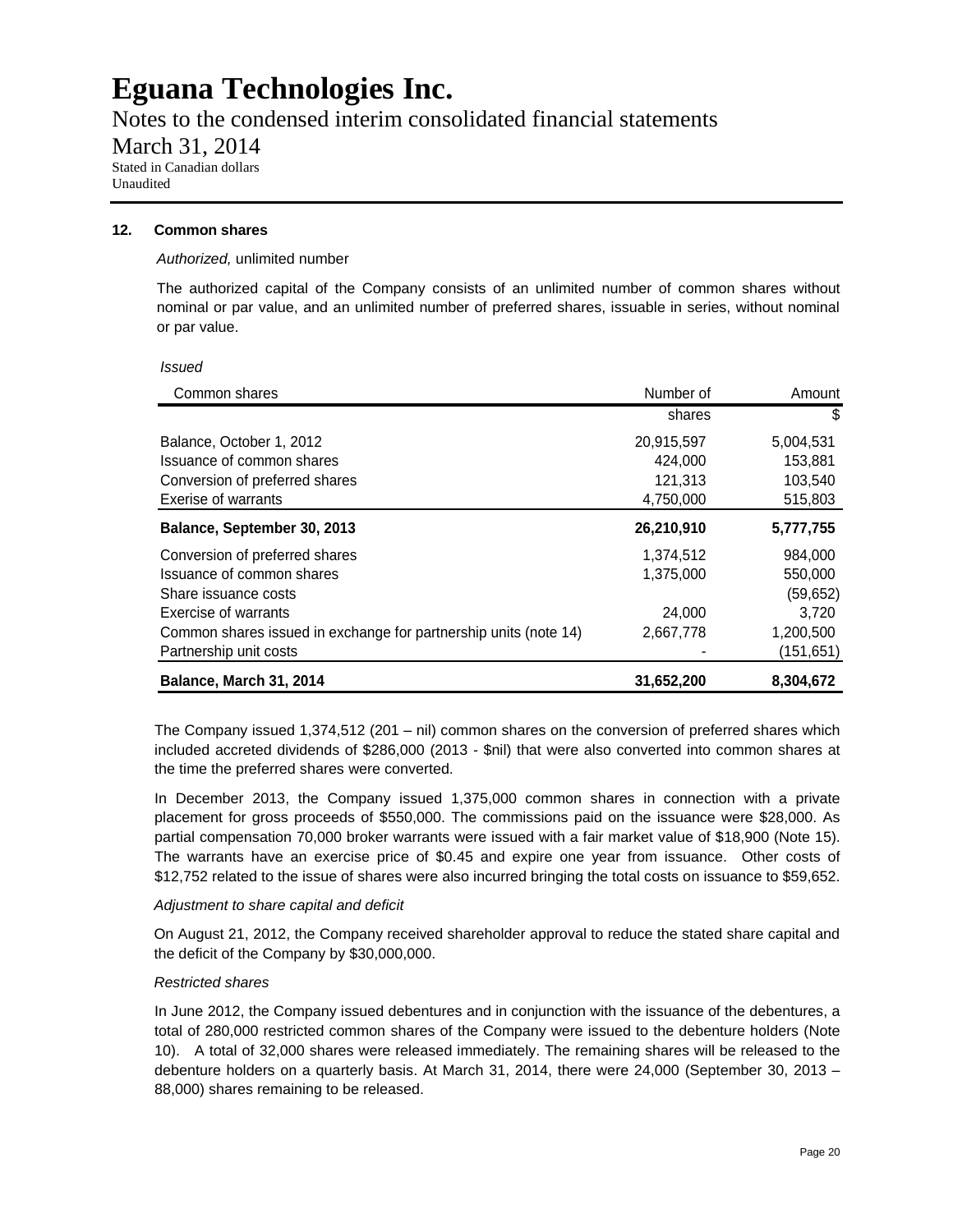Notes to the condensed interim consolidated financial statements March 31, 2014 Stated in Canadian dollars Unaudited

#### **12. Common shares (continued)**

#### *Weighted average number of common shares*

The weighted average number of shares for March 31, 2014 and 2013 were determined by excluding preferred shares, stock options and warrants because the Company was in a loss position. In calculating diluted common share amounts for March 31, 2014 and 2013, the Company excluded 1,063,787 (2013 – 1,026,587) preferred shares convertible into 24,687,536 (2013 – 34,729,417) common shares, 6,418,128 (2013 – 9,626,622) warrants and 2,676,019 (2013 – 1,524,372) options.

The conversion for the preferred shares includes a fixed conversion plus the conversion of unpaid dividends to common shares. The unpaid dividend conversion price is based on the closing price of the common shares on the day prior to the conversion. In order to determine the number of shares that are convertible to common shares for unpaid dividends, the Company uses the closing share price on the day prior to the period end. The actual number of common shares that would be issued will vary from this estimate based on the share price and the amount of unpaid dividends at the time of conversion. As at March 31, 2014, the common shares related to the conversion of the unpaid dividends was estimated to be 7,077,298 and is included in the 24,687,536 (2013 – 34,729,417) disclosed above.

### **13. Preferred shares**

#### *Authorized*

Unlimited number of voting preferred shares issuable in a series, redeemable at the option of the Company at the then redemption price, if within the 90 day period preceding the date of notice of redemption, the weighted average trading price has exceeded \$6.00 per share for at least 30 consecutive trading days and the average trading volume for such 30 consecutive trading days is at least \$200,000, subject to the prior right of holders to exercise their right to convert the Preferred Shares into common shares.

Holders of preferred shares are entitled to receive as and when declared by the Board of Directors annual dividends of 8% of the then applicable Series Redemption Price payable semi-annually. In the event the annual 8% dividend is not declared and paid, such dividend shall be accretive to the Redemption Price.

Holders of the preferred shares may convert, at any time, into that number of fully paid and nonassessable common shares equal to the then applicable Series Redemption Price divided by the conversion price. Preferred shares are automatically converted into common shares if (i) approved by a majority of the Series Preferred Shares or (ii) the Company undertakes an underwritten public offering pursuant to a prospectus or similar document for aggregate proceeds of \$20 million at a price per share of at least \$4.50. The conversion for the preferred shares includes a fixed conversion price on the initial subscription plus the conversion of unpaid dividends to common shares. The unpaid dividend conversion price is based on the closing price of the common shares on the day prior to the conversion.

The fixed conversion price for each of the issued series outstanding as at March 31, 2014 is as follows:

Series 7 \$1.50 Series 8 \$1.00 Series 9 \$1.55 Series 10 \$1.40 Series 11 \$1.15 Series 12 \$0.80 Series 13 \$0.40 Series 14 \$0.105 Series 15 \$0.12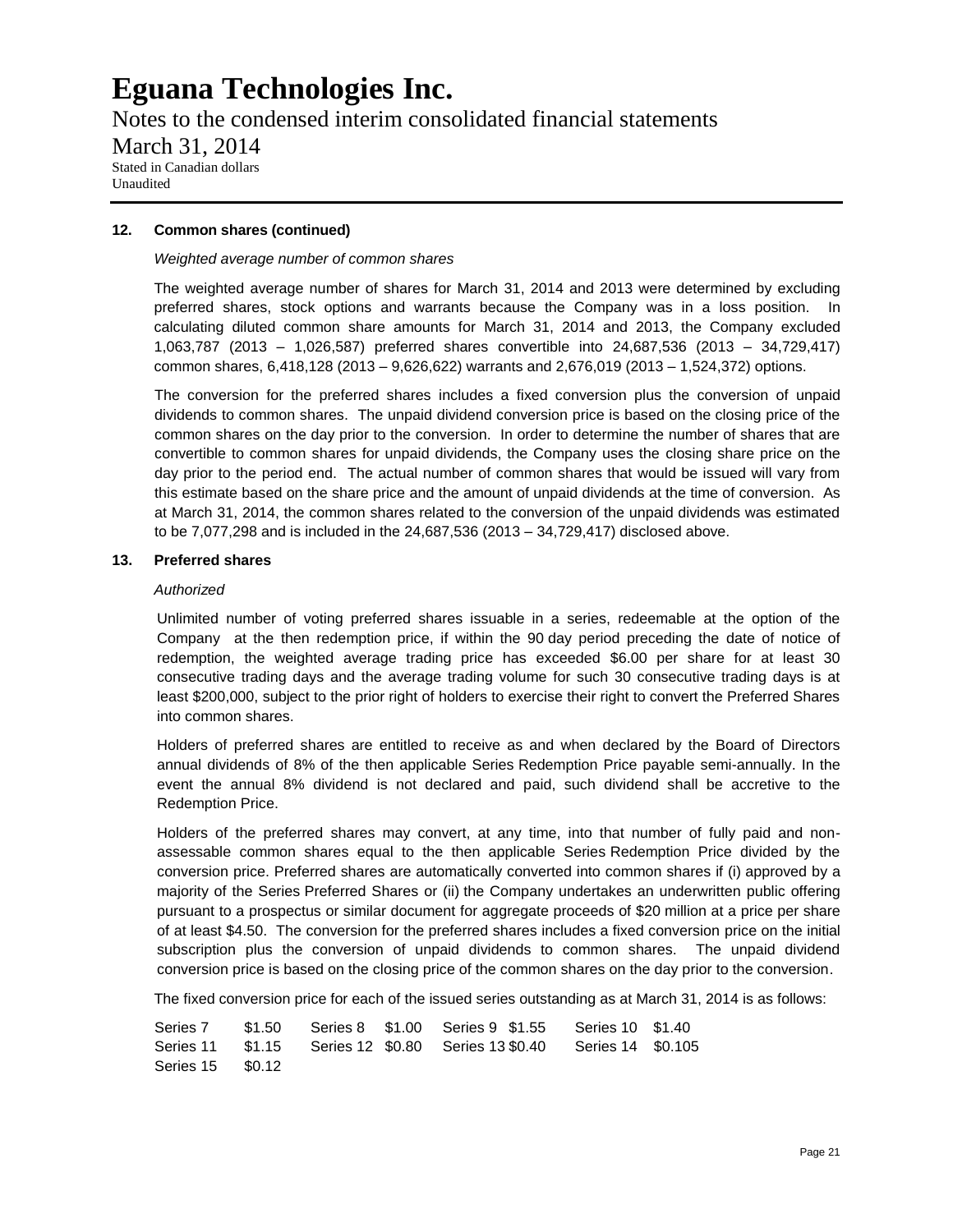Notes to the condensed interim consolidated financial statements

March 31, 2014

Stated in Canadian dollars Unaudited

### **13. Preferred shares (continued)**

| <b>Issued</b>                                             |                     |            |
|-----------------------------------------------------------|---------------------|------------|
| <b>Preferred shares</b>                                   | Number of<br>shares | Amount     |
| Series 7                                                  |                     |            |
| Balance September 31, 2013                                |                     |            |
| Preferred shares transferred to equity on change in terms | 671,850             | 6,718,500  |
| Conversion to common shares                               | (3,300)             | (33,000)   |
| Balance, March 31, 2014                                   | 668,550             | 6,685,500  |
| Series 8                                                  |                     |            |
| Balance September 31, 2013                                |                     |            |
| Preferred shares transferred to equity on change in terms | 1                   | 1          |
| <b>Balance, March 31, 2014</b>                            | 1                   | 1          |
| Series 9                                                  |                     |            |
| Balance September 31, 2013                                |                     |            |
| Preferred shares transferred to equity on change in terms | 53,236              | 532,360    |
| Conversion to common shares                               |                     |            |
| Balance, March 31, 2014                                   | 53,236              | 532,360    |
| Series 10                                                 |                     |            |
| Balance September 31, 2013                                |                     |            |
| Preferred shares transferred to equity on change in terms | 80,000              | 800,000    |
| Balance, March 31, 2014                                   | 80,000              | 800,000    |
| Series 11                                                 |                     |            |
| Balance September 31, 2013                                |                     |            |
| Preferred shares transferred to equity on change in terms | 50,000              | 500,000    |
| Balance, March 31, 2014                                   | 50,000              | 500,000    |
| Series 12                                                 |                     |            |
| Balance September 31, 2013                                |                     |            |
| Preferred shares transferred to equity on change in terms | 50,000              | 500,000    |
| Balance, March 31, 2014                                   | 50,000              | 500,000    |
| Series 13                                                 |                     |            |
| Balance September 31, 2013                                |                     |            |
| Preferred shares transferred to equity on change in terms | 50,000              | 500,000    |
| Balance, March 31, 2014                                   | $\overline{50,000}$ | 500,000    |
| Series 14                                                 |                     |            |
| Balance September 31, 2013                                |                     |            |
| Preferred shares transferred to equity on change in terms | 50,000              | 500,000    |
| Balance, March 31, 2014                                   | 50,000              | 500,000    |
| Series 15                                                 |                     |            |
| Balance September 31, 2013                                |                     |            |
| Preferred shares transferred to equity on change in terms | 62,000              | 620,000    |
| Conversion to common shares                               |                     |            |
| Balance, March 31, 2014                                   | 62,000              | 620,000    |
| Total preferred shares March 31, 2014                     | 1,063,787           | 10,637,861 |
| Total preferred shares September 30, 2013                 |                     |            |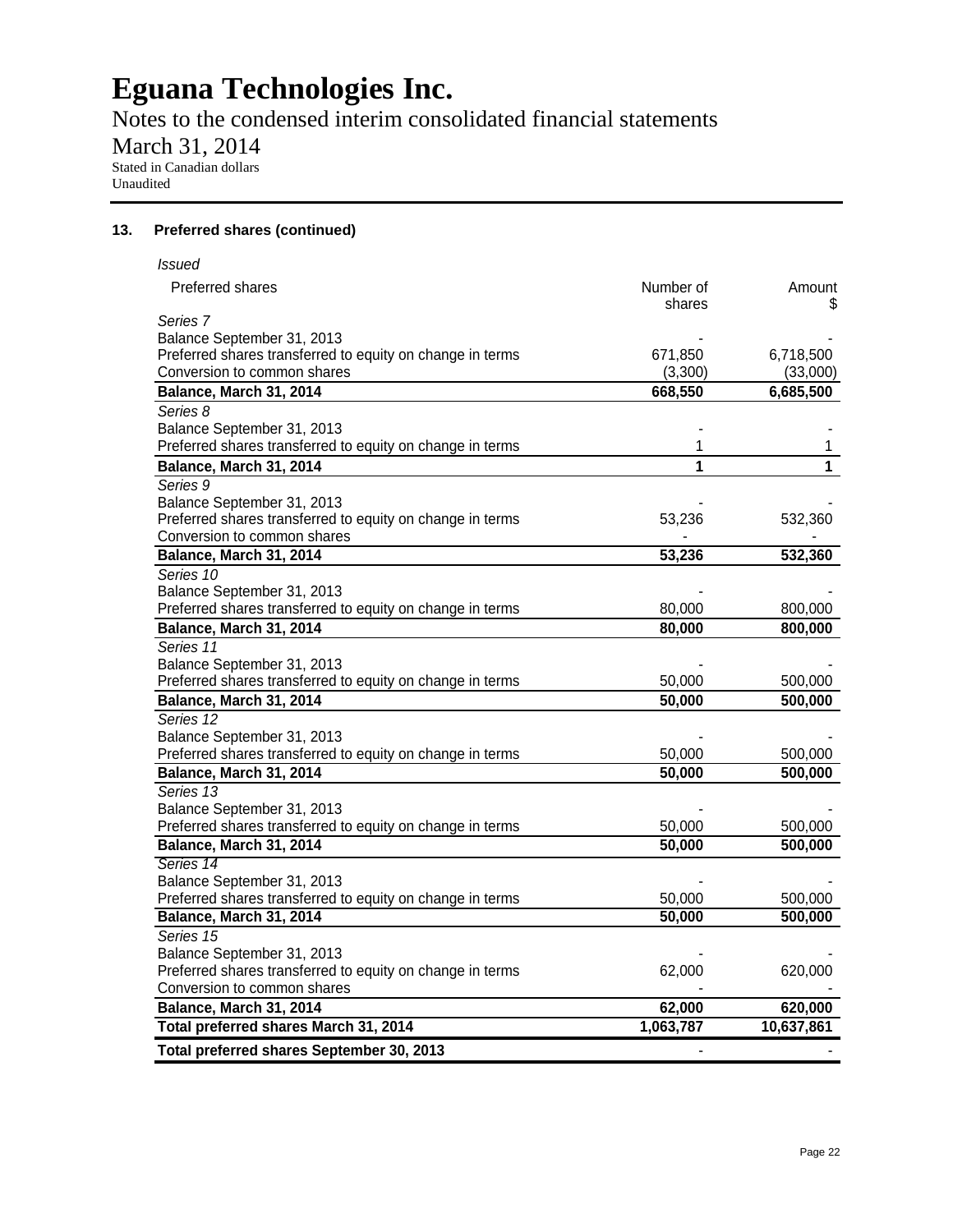Notes to the condensed interim consolidated financial statements March 31, 2014 Stated in Canadian dollars Unaudited

### **13. Preferred shares (continued)**

Subsequent to period end, there were 44,700 Series 7 Preferred Shares converted to 778,494 common shares. The conversion included \$212,204 of accreted dividends that were also converted into common shares at the time the preferred shares were converted.

### **14. EGT Markets Limited Partnership**

EGT Markets Limited Partnership ("EGTLP") is an Alberta Limited Partnership which carries on the business of commercializing manufacturing and marketing inverters under license from Eguana and certain of Eguana's subsidiaries. The General Partner of EGTLP is SES which exercises control over EGTLP's operations. The Limited Partners of STGLP are Eguana, and from time to time, private investors who have provided capital to EGTLP by purchasing limited partnership units ("LP Units") at a price of \$1,000 per LP Unit.

As Limited Partners of the Partnership on December 31 of each year, the investors are entitled to deduct their share of non capital losses of the Partnership for the year to a maximum of \$1,000 per LP Unit. As a result, 99.99% of non-capital losses are not available to Eguana to offset future taxable income realized by it.

The financial results of EGTLP have been consolidated with the financial results of Eguana since inception as SES has full control over the operations of EGTLP and Eguana has at all times the right to acquire all the LP Units not held by it directly.

In December 2013, EGTLP issued 1,200.5 Limited Partnership units at a price of \$1,000 per unit resulting in gross proceeds of \$1,200,500. The commissions paid on the issuance were \$77,385. As partial compensation 171,967 broker warrants were issued with a fair market value of \$46,431 (Note 15). The warrants have an exercise price of \$0.45 and expire one year from issuance. Other costs of \$27,835 related to the issue of the partnership units were also incurred bringing the total costs on issuance to \$151,651.

The limited partnership units are exchangeable for a total of 2,667,778 common shares of Eguana after December 31, 2013, at an exchange ratio of \$0.45 per share. On January 31, 2014, Eguana exercised its right to convert the units to common shares of Eguana and issued 2,667,778 shares (Note 12).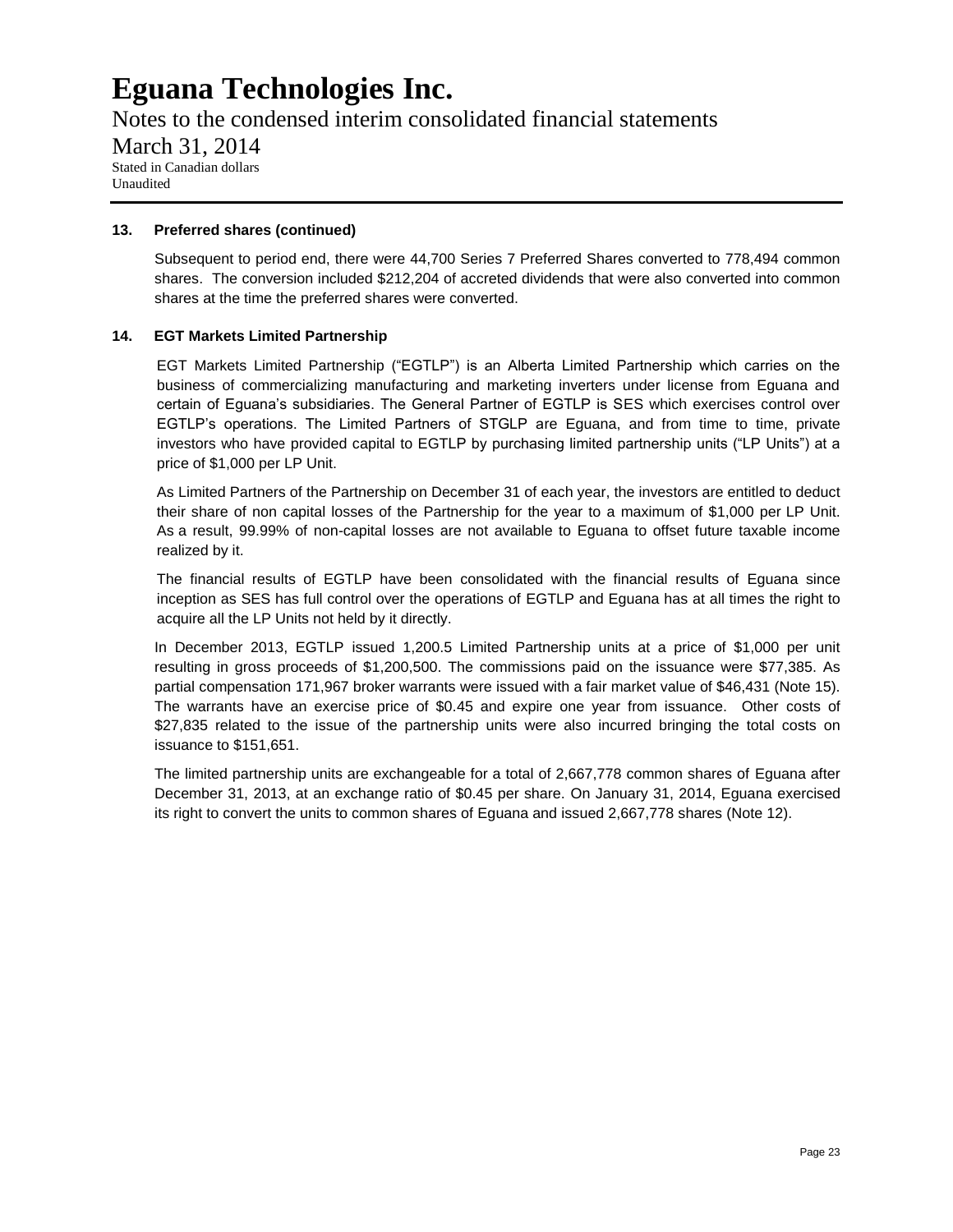Notes to the condensed interim consolidated financial statements

March 31, 2014

Stated in Canadian dollars Unaudited

### **15. Warrants**

Changes in the Company's purchase warrants are as follows:

|                            |                    |               |             | Allocated   |
|----------------------------|--------------------|---------------|-------------|-------------|
|                            | <b>Issued with</b> |               | Total       | fair        |
|                            | common or          | <b>Broker</b> | purchase    | market      |
|                            | preferred shares   | warrants      | warrants    | value       |
|                            |                    |               |             | S           |
| Balance, October 1, 2012   | 4,863,626          | 106,350       | 4,969,976   | 2,270,651   |
| Warrants issued            | 10,917,411         | 8,750         | 10,926,161  | 557,890     |
| Warrants exercised         | (4,750,000)        |               | (4,750,000) | (17,053)    |
| Warrants expired           | (4,863,626)        | (106,350)     | (4,969,976) | (2,270,651) |
| Balance September 30, 2013 | 6,167,411          | 8,750         | 6,176,161   | 540,837     |
| Warrants expired           |                    |               |             |             |
| Warrants revalued          |                    |               |             | 511,765     |
| Warrants exercised         | (24,000)           |               | (24,000)    | (840)       |
| Warrants issued            |                    | 241,967       | 241,967     | 65,331      |
| Balance, March 31, 2014    | 6,143,411          | 250,717       | 6,394,128   | 1,117,093   |

- 1,250,000 additional warrants were issued to Doughty Hanson on December 27, 2012 exercisable for a period of five years at \$0.50. These warrants were issued in conjunction with the issue of Series 13 Preferred Shares (Note 11). The Black-Scholes option model was used to calculate the fair value of the warrants using a nil dividend yield, a 1.31% interest rate and a volatility of 114.49%. The value assigned at issuance was \$94,130.
- 4,750,000 additional warrants were issued to Doughty Hanson on March 15, 2013 exercisable for a period of six months at \$0.105. These warrants were issued in conjunction with the issue of the convertible debenture (Note 7). The Black-Scholes option model was used to calculate the fair value of the warrants using a nil dividend yield, a 1.55% interest rate and a volatility of 113%. The value allocated to the warrants at issuance was \$17,053.
- 780,000 additional warrants were issued on April 16 and May 30, 2013 exercisable for a period of one year at \$0.12. These warrants were issued in conjunction with the issue of Series 15 Preferred Shares (Note 11). The Black-Scholes option model was used to calculate the fair value of the warrants using a nil dividend yield, a 1.21% interest rate and a volatility of 113.81%. The value assigned to the warrants at issuance was \$27,305. Of the 780,000 additional warrants issued, 96,000 were issued to directors or members of management of the Company. During the period, 24,000 warrants were exercised for proceeds of \$2,880. Subsequent to period end, an additional 696,000 warrants were exercised for total proceeds of \$83,520.
- 3,529,411 additional warrants were issued to Doughty Hanson on June 13, 2013, exercisable until May 1, 2014 at \$0.17 as a result of an agreement reached on May 20, 2013. These warrants were compensation for extending the equity commitment agreement of \$1,500,000 as security for the bank operating line to April 30, 2014 (Note 6). The Black-Scholes option model was used to calculate the fair value of the warrants using a nil dividend yield, a 1.06% interest rate and a volatility of 159.4%. The fair market value at issuance was \$307,058. In December 2013, the Company extended the exercise date on the warrants to May 1, 2018.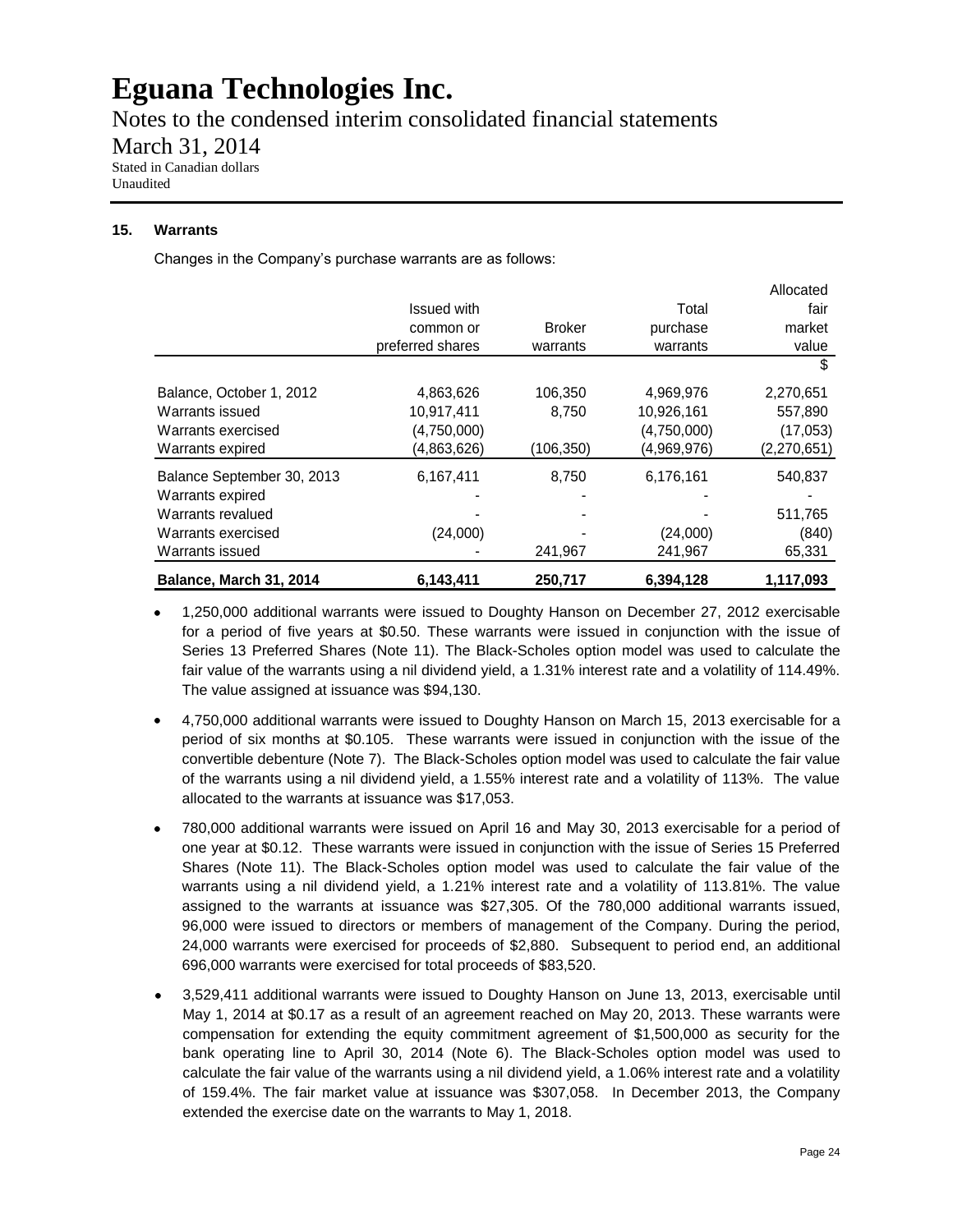Notes to the condensed interim consolidated financial statements March 31, 2014 Stated in Canadian dollars Unaudited

### **15. Warrants (continued)**

The overall weighted average incremental fair value granted on account of this modification was measured using the Black-Scholes option pricing model. The weighted average fair value calculated for these warrants as of the measurement date of December 23, 2013, was \$0.22. This fair value was calculated based on the weighted average assumptions of a share price of \$0.365 an exercise price of \$0.17, expected stock price volatility of 153.92%, risk free interest rate of 1.00%, expected dividend yield of 0%, and an expected option life of 0.36 years. The incremental fair value granted was computed based on the difference in the modified life (from a 0.36 years to 4.36 years) while using the weighted average assumptions of a share price of \$0.365 an exercise price of \$0.17, expected stock price volatility of 278.24%, risk free interest rate of 2.50%, expected dividend yield of 0%, and an expected option life of 4.36 years.. The resulting weighted average incremental fair value granted on account of this modification was \$0.145 per warrant, which computed to \$511.765 of additional warrant value that will be recognized over the life of the warrants as part of financing costs.

- 608,000 additional warrants were issued on August 7, 2013, or September 17, 2013, in conjunction with the issue of the debenture (Note 10). The warrants are exercisable for a period of four years at \$0.50. The Black-Scholes option model was used to calculate the fair value of the warrants using a nil dividend yield, a 1.3963% interest rate and a volatility of 260.33%. The fair market value at issuance was \$110,330. Of the 608,000 additional warrants issued, 48,000 were issued to directors or key personnel of the Company
- 8,750 additional broker warrants were issued on August 7, 2013, in conjunction with the issue of the debenture (Note 10). The warrants are exercisable for a period of one year at \$0.50. The Black-Scholes option model was used to calculate the fair value of the warrants using a nil dividend yield, a 1.0431% interest rate and a volatility of 194.31%. The fair market value at issuance was \$2,013.
- 241,967 additional broker warrants were issued in December 2013, in conjunction with the issue of common shares and partnership units (Note 12 and 14). The warrants are exercisable for a period of one year at \$0.45. The Black-Scholes option model was used to calculate the fair value of the warrants using a nil dividend yield, a 1.0% interest rate and a volatility of 199.66%. The fair market value at issuance was \$65,331.

#### **16. Contributed surplus**

The Company has established an option plan (the "Plan") whereby the Company may grant options to purchase common shares to directors, officers, employees, and consultants. Options generally vest over a 3-year period with 1/6 vesting every 6 months. The Company's plan allows for a maximum term on any options to be ten years. The Company, at the discretion of the Board of Directors, may issue options to a maximum of 5,233,588. The plan was approved by the shareholders on October 29, 2013. The minimum price at which the options may be granted is the closing price on the TSX-V on the date of issue.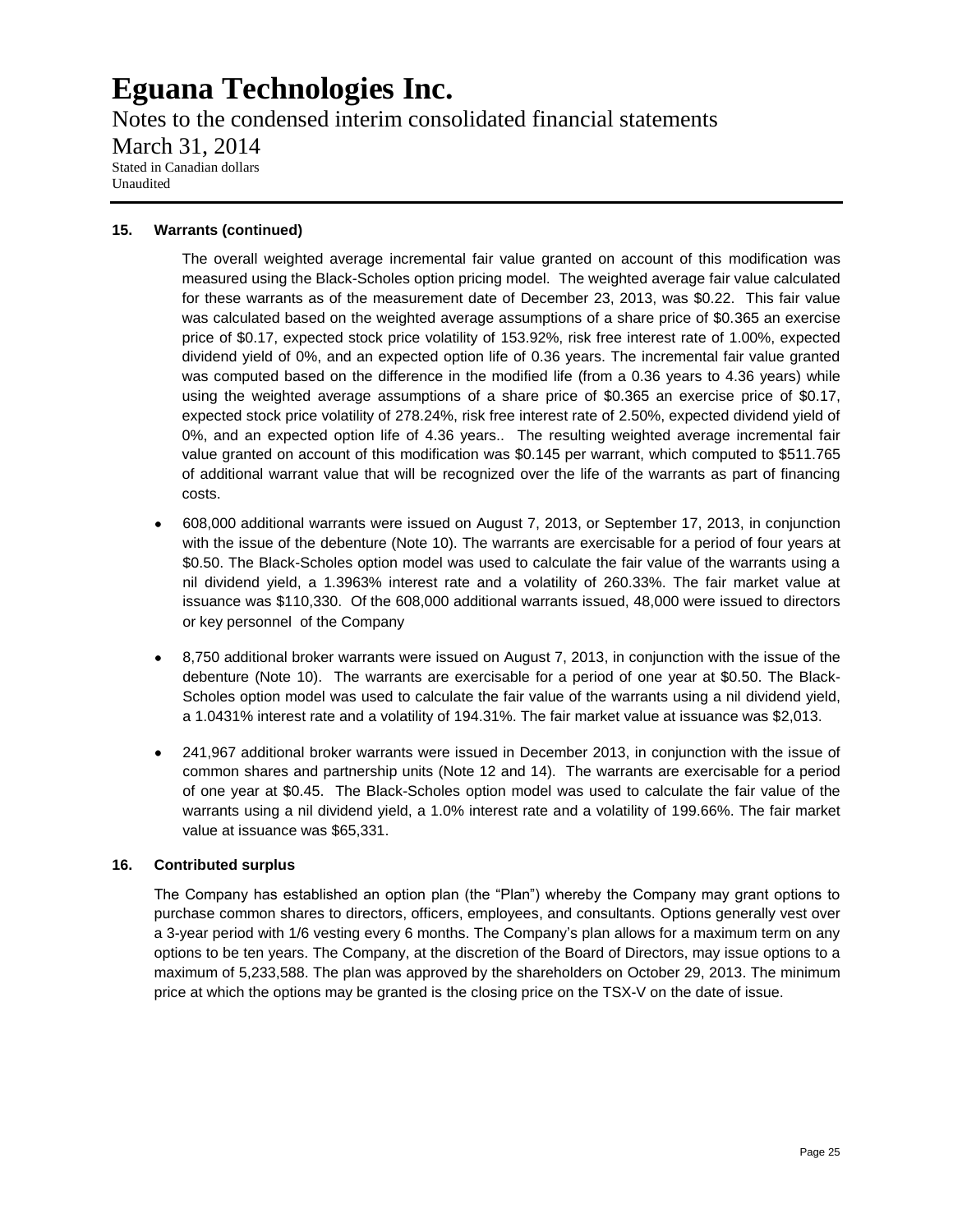Notes to the condensed interim consolidated financial statements March 31, 2014 Stated in Canadian dollars Unaudited

### **16. Contributed surplus (continued)**

The following summarizes information about stock options outstanding as at March 31, 2014:

|                                   |            | Weighted  |               |                  |
|-----------------------------------|------------|-----------|---------------|------------------|
|                                   | Number of  | average   | Number of     | Weighted         |
|                                   | options to | price to  | options to    | average price to |
|                                   | employees  | employees | non-employees | non-employees    |
|                                   |            | \$        |               | \$               |
| Balance, October 1, 2012          | 1,330,142  | 1.80      | 329,230       | 1.50             |
| Granted                           | 969,147    | 0.40      | 182,500       | 0.40             |
| Forfeited                         | (135,000)  | 1.81      |               |                  |
| Stock options amended (old price) | (277, 500) | (1.54)    | (79, 230)     | (2.76)           |
| Stock options amended (new price) | 277,500    | 0.30      | 79,230        | 0.30             |
| Balance, September 30, 2013       | 2,164,289  | 0.91      | 511,730       | 0.73             |
| Granted                           |            |           |               |                  |
| Forfeited                         |            |           |               |                  |
| Stock options amended (old price) | (917,642)  | (1.64)    | (250,000)     | (0.93)           |
| Stock options amended (new price) | 917,642    | 0.30      | 250,000       | 0.30             |
| Balance, March 31, 2014           | 2,164,289  | 0.34      | 511,730       | 0.34             |

|                         |           | Outstanding options |          |           | Exercisable options |
|-------------------------|-----------|---------------------|----------|-----------|---------------------|
|                         |           |                     | Weighted |           |                     |
|                         |           | Weighted            | average  |           | Weighted            |
| Range of exercise       |           | average             | years to |           | average             |
| prices                  | Options   | price               | expiry   | Options   | price               |
|                         |           | \$                  |          |           |                     |
| $$0.01 - $0.30$         | 1,524,372 | 0.30                | 5.44     | 1.369.372 | 0.30                |
| $$0.31 - $0.60$         | 1,151,647 | 0.40                | 9.17     | ۰         |                     |
| Balance, March 31, 2014 | 2,676,019 | 0.34                | 7.05     | 1,369,372 | 0.30                |

The total share-based compensation calculated for three month and six month period ended March 31, 2014, was \$7,800 and \$75,150 respectively (2013 – \$21,992 and (\$21,745)).

In May 2013, the Company announced that the Board of Directors had authorized a revision to the terms of a total of 1,524,372 stock options, with original exercise prices ranging from \$1.00 to \$4.00, to reduce the exercise price of such options to \$0.30 per option. Of the 1,524,372 stock option authorized for repricing, 1,164,642 options are held by Insiders (as that term is defined in the TSX Venture Exchange policies) ("Insider Options"). Pursuant to the Policies of the TSX Venture Exchange, the Insider Options may not be exercised at the revised exercise price until the re-pricing is approved by the Company's shareholders. The shareholder's approved the re-pricing of the Insider Options at the Company's annual general meeting on October 29, 2013. All other terms for these options (vesting periods, expiry, etc.) were not modified as part of this re-pricing. As such, the amended options had a weighted average expiry term of 6.28 years as of the date of the re-pricing.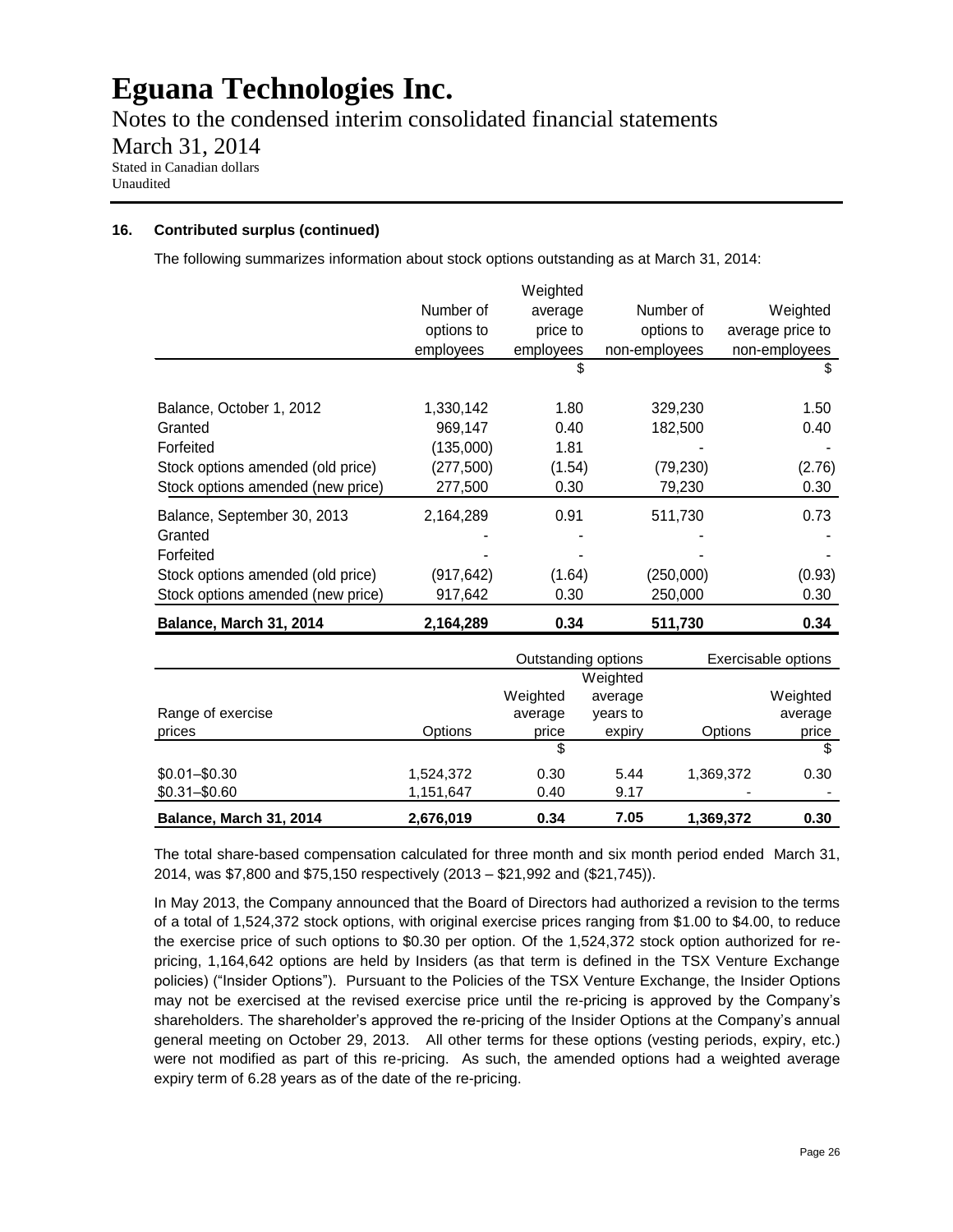Notes to the condensed interim consolidated financial statements March 31, 2014 Stated in Canadian dollars Unaudited

### **16. Contributed surplus (continued)**

The overall weighted average incremental fair value granted on account of this re-pricing was measured using the Black-Scholes option pricing model to estimate the incremental increase in fair value of these options due to the modification of exercise price. Overall, the weighted average fair value calculated for these re-priced options as of the measurement date of May 27, 2013, was \$0.14. This fair value was calculated based on the weighted average assumptions of a share price of \$0.20 an exercise price of \$0.30, expected stock price volatility of 133.72%, risk free interest rate of 1.24%, expected dividend yield of 0%, and an expected option life of 6.28 years. The incremental fair value granted was computed based on the difference in the modified exercise price (from a weighted average of \$1.59 per option to \$0.30 per option) while using the same weighted average assumptions that existed as previously mentioned. The resulting weighted average incremental fair value granted on account of this re-pricing was \$0.051 per option, which computed to \$59,550 of additional stock based compensation for the "Insider Options" that was recognized during the period.

### **17. Capital management**

The Company's objectives when managing capital is to safeguard the entity's ability to continue as a going concern, so that it can continue to provide returns for shareholders and benefits for other stakeholders. The Company sets the amount of capital in proportion to risk. The Company manages the capital structure and makes adjustments to it in light of changes in economic conditions and the risk characteristics of the underlying assets. The Company's objective is met by obtaining adequate equity funding to provide for the possibility that cash flows from operations will not be sufficient to meet future cash flow requirements. The Board of Directors does not establish quantitative return on capital criteria for management; but rather promotes year over year sustainable profitable growth.

The Company defines capital as the aggregate of total shareholders' deficit and bank debt less cash as follows:

|                                | March 31,   | September 30, |
|--------------------------------|-------------|---------------|
|                                | 2014        | 2013          |
|                                |             |               |
| Total shareholders' deficiency | (5,922,198) | (13,694,398)  |
| Cash                           | (55, 022)   | (399, 874)    |
| Bank debt                      | 976,763     | 617,157       |
| Total capital                  | (5,000,457) | (13,477,115)  |

#### **18. Financial instruments and financial risk management**

#### *Credit risk*

The Company has significant credit risk exposure to a single counterparty at March 31, 2014. Approximately 60% of the total accounts receivable are due from one customer. The credit risk on cash is considered to be limited because the counterparties are financial institutions with high credit ratings assigned by international credit rating agencies.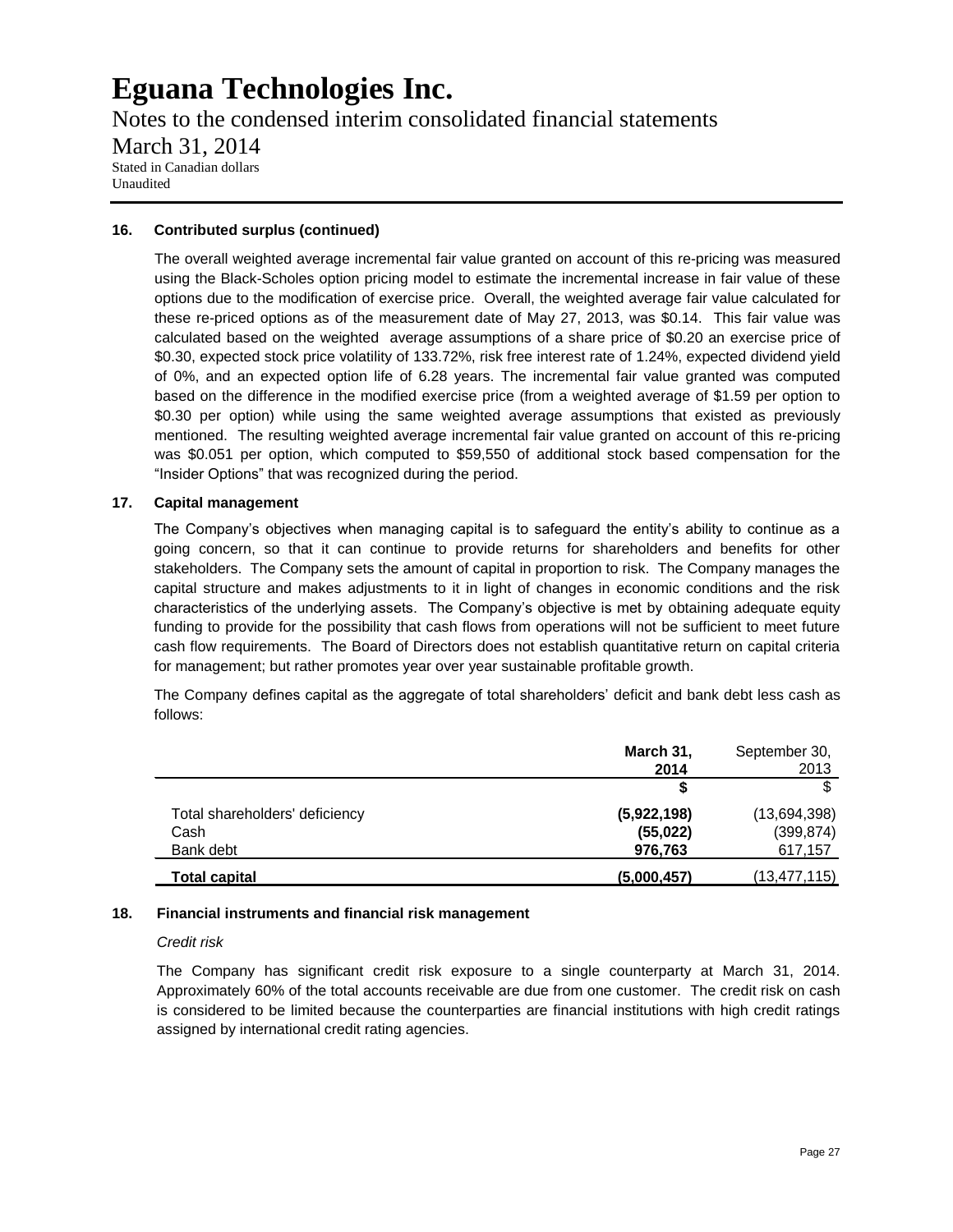Notes to the condensed interim consolidated financial statements

March 31, 2014

Stated in Canadian dollars Unaudited

# **18. Financial instruments and financial risk management (continued)**

### *Credit risk (continued)*

The following table illustrates the Company's receivables and advances:

|                                       | March 31,            | September 30,        |
|---------------------------------------|----------------------|----------------------|
|                                       | 2014                 | 2013                 |
|                                       | \$                   | S                    |
| Trade                                 | 570,237              | 244,078              |
| Taxation authorities                  | 328,798              | 281,109              |
| Employee advances and other           |                      | 25,712               |
| Less: allowance for doubtful accounts | 899,035<br>(51, 702) | 550,899<br>(51, 702) |
|                                       |                      |                      |
|                                       | 847,333              | 499,197              |

The Company assesses quarterly if there should be any impairment of the financial assets of the Company. During the three month and six month period ended March 31, 2014, there was \$nil and \$nil respectively (2013 – \$nil and \$nil) of bad debts expensed.

The maximum exposure to credit risk is represented by the carrying amount on the condensed interim consolidated statement of financial position. There are \$51,702 (September 30, 2013 - \$51,702) of financial assets that the Company considers past due, as the remainder of the \$309,144 (September 30, 2013 - \$81,668) over 90 days are for business development opportunities and have long payment terms, or were paid subsequent to period end.

The following is a schedule of trade receivables:

|                                   | March 31, | September 30, |
|-----------------------------------|-----------|---------------|
|                                   | 2014      | 2013          |
|                                   | \$        |               |
| Neither impaired or past due      | 157,520   | 3,005         |
| Past due in the following periods |           |               |
| 31 - 60 days                      | (535)     | 99,368        |
| 61 - 90 days                      | 104,108   | 60,037        |
| over 90 days                      | 309,144   | 81,668        |
|                                   | 570,237   | 244,078       |

### *Liquidity risk*

The Company's operating cash requirements, including amounts projected to complete the Company's existing capital expenditure program, are continuously monitored and adjusted as input variables change. These variables include but are not limited to available bank lines and government assistance. As these variables change, liquidity risks may necessitate the need for the Company to conduct equity issues or obtain project debt financing. There is no assurance that adequate funds from equity or debt markets will be available to the Company in a timely manner. The company also mitigates liquidity risk by maintaining an insurance program to minimize exposure to insurable losses.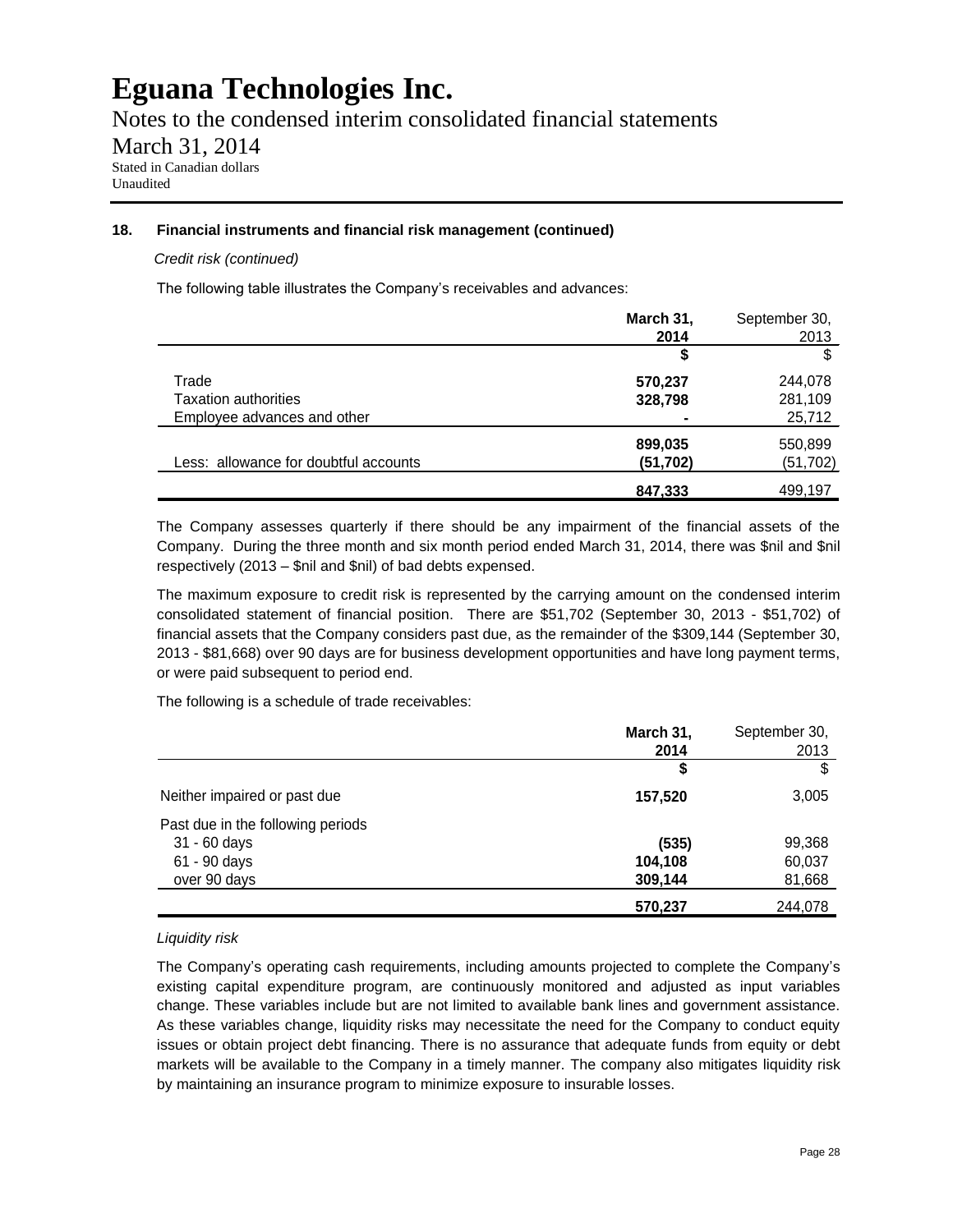Notes to the condensed interim consolidated financial statements

March 31, 2014

Stated in Canadian dollars Unaudited

### **18. Financial instruments and financial risk management (continued)**

### *Liquidity risk (continued)*

The following are the contractual maturities of financial liabilities at March 31, 2014:

| <b>Financial liabilities</b>             | < 1 Year  | 1-3 Years | Thereafter                   | Total     |
|------------------------------------------|-----------|-----------|------------------------------|-----------|
|                                          |           |           |                              |           |
| Accounts payable and accrued liabilities | 2,029,257 | -         | $\qquad \qquad \blacksquare$ | 2,029,257 |
| Bank loan                                | 976,673   |           | $\blacksquare$               | 976,673   |
| <b>Energy Northwest obligation</b>       | 63,562    | 85,343    | $\blacksquare$               | 148,905   |
| Government grant obligation              | 219,718   | 77.202    | $\blacksquare$               | 296.920   |
| <b>Debentures</b>                        | 211,433   | 2,526,301 | 165.316                      | 2,903,050 |
| Total                                    | 3,500,643 | 2,688,846 | 165,316                      | 6,354,805 |

### *Interest rate risk*

Interest rate risk refers to the risk that cash flows associated with the instrument will fluctuate due to changes in market interest rates. The Company currently does not use interest rate hedges, fixed interest rate contracts or variable rate debt to manage the Company's exposure to interest rate fluctuations.

### *Fair value*

The carrying value and fair value of financial instruments at March 31, 2014, is disclosed below by financial instrument category, as well as any related gain, loss, expense or revenue for the period March 31, 2014:

|                                          | Carrying  |                   |             |
|------------------------------------------|-----------|-------------------|-------------|
| <b>Financial instrument</b>              | value     | <b>Fair value</b> | Gain/(loss) |
|                                          |           |                   |             |
| Accounts receivable and advances         | 847.333   | 847,333           |             |
| Accounts payable and accrued liabilities | 2,029,257 | 2,029,257         |             |
| Bank debt                                | 976.763   | 976,763           | -           |

The Company categorizes its financial instruments carried at fair value into one of three different levels depending on the observability of the inputs employed in the measurement. The Company valued cash using Level 1 input and the embedded derivatives on the Company's debentures (Note 10), preferred shares (Note 11) and Energy Northwest obligation (Note 8) were measured at a fair value using level 3 inputs.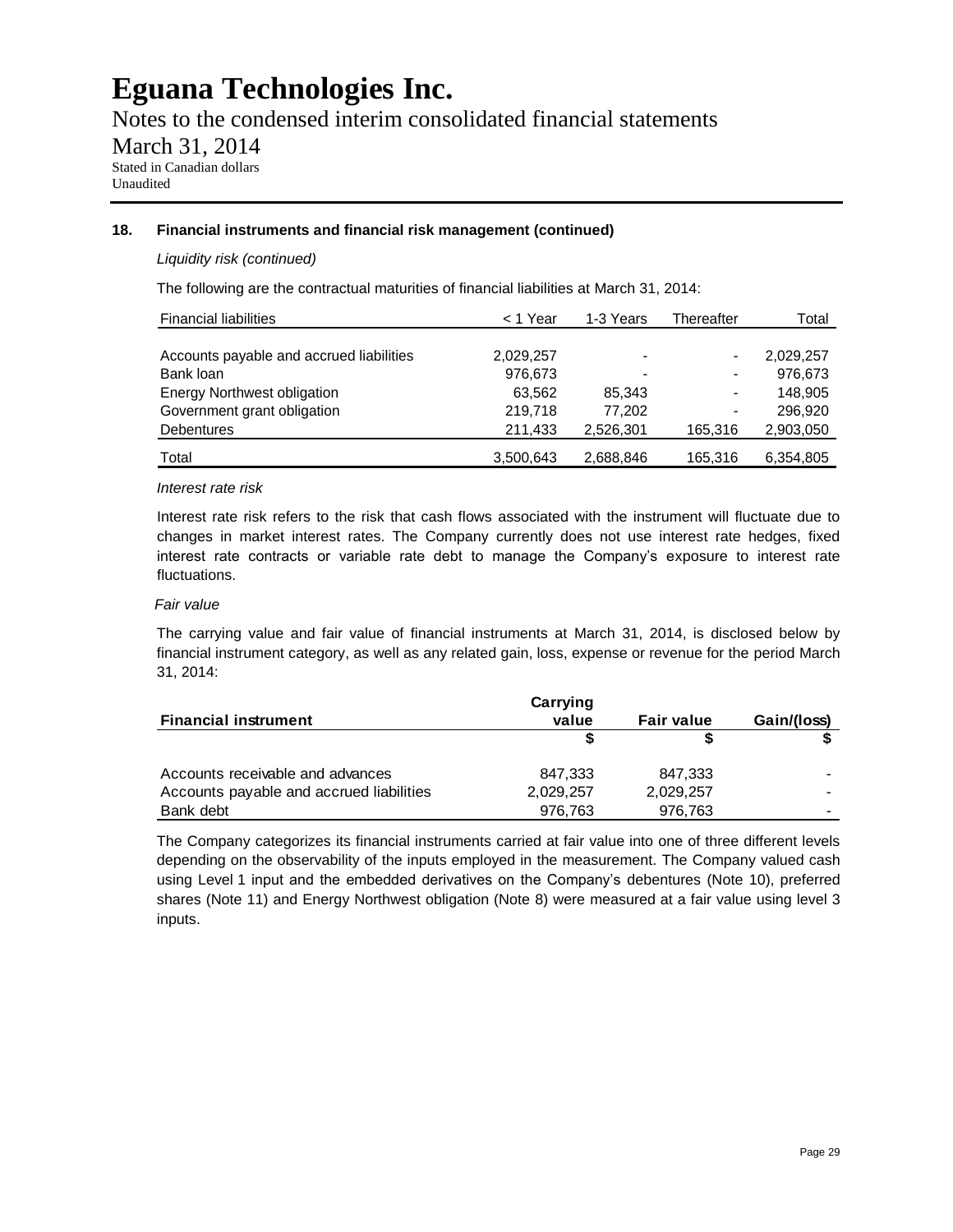Notes to the condensed interim consolidated financial statements March 31, 2014 Stated in Canadian dollars Unaudited

### **19. Related party transactions**

Other than as disclosed elsewhere in the consolidated financial statements, the Company had the following related party transaction:

Included in general and administrative expense is salaries and benefits for key management personnel and directors of \$75,739 and \$153,301 respectively for the three month and six month period ended March 31, 2014 (2013 - \$70,081 and \$147,549) and share based compensation of \$54,441 and \$57,908 for the three month and six month period ended March 31, 2014 respectively (2013 - \$nil and \$nil). Included in operations expense are salaries, consulting fees and benefits for key management personnel and directors of \$49,500 and \$99,000 for the three and six month period ended March 31, 2014 respectively (2013 – \$37,500 and \$87,000) and share based compensation of \$nil and \$nil for the three month and six month period ended March 31, 2014 respectively (2013 - \$9,945 and \$19,889).

Financing costs of \$15,988 and \$30,884 for the three month and six month period ended March 31, 2014 (2013 - \$2,805 and \$5,539) respectively, related to the debentures and preferred shares series 15 are included in the statement of loss. Interest payments amounted to \$3,798 and \$6,384 (2013 - \$565 and 1,784) for the three month and six month period ended March 31, 2014 respectively.

Included in accounts payable and accrued liabilities is \$117,830 (September 30, 2013 - \$139,421) due to directors and members of key management personnel.

|                                              | Three months ended |           | Six months ended |           |
|----------------------------------------------|--------------------|-----------|------------------|-----------|
|                                              | 2014               | 2013      | 2014             | 2013      |
|                                              | \$                 | \$        | \$               | \$        |
| Interest on Northwest obligation             | 3,319              | 4.148     | 6.693            | 8,537     |
| Interest on bank debt                        | 2,432              | 18,022    | 13,248           | 37,987    |
| Interest on debenture                        | 109,695            | 21,355    | 214,154          | 49,445    |
| Change in fair value of embedded derivatives | 12,821             | (60, 458) | 15,416           | (60, 458) |
| Interest on convertible debenture            |                    | 5.528     |                  | 5.528     |
| Accretion of government grant obligation     | 12,597             | 13.089    | 24.754           | 26.499    |
| Accretion of preferred shares                | 620.128            | 695.558   | 1,525,161        | 1.326.939 |
| Change in fair value of preferred shares     | 98,673             |           | 98,673           |           |
| Amortization of financing fees               | 35,135             | 66,000    | 108,419          | 132,000   |
| Gain on conversion of preferred shares       | (72, 165)          |           | (72, 165)        |           |
| Other                                        |                    |           |                  | 345       |
| Total                                        | 822,635            | 763,242   | 1.934.353        | 1,526,822 |

# **20. Financing costs**

### **21. Personnel expenses**

|                 |         | Three months ended |         | Six months ended |  |
|-----------------|---------|--------------------|---------|------------------|--|
|                 | 2014    | 2013               | 2014    | 2013             |  |
|                 |         | S                  |         |                  |  |
| Wages           | 259,818 | 163,084            | 514,028 | 404,775          |  |
| <b>Benefits</b> | 28,195  | 23,562             | 41.656  | 35,558           |  |
| Total           | 288,013 | 186,646            | 555,684 | 440,333          |  |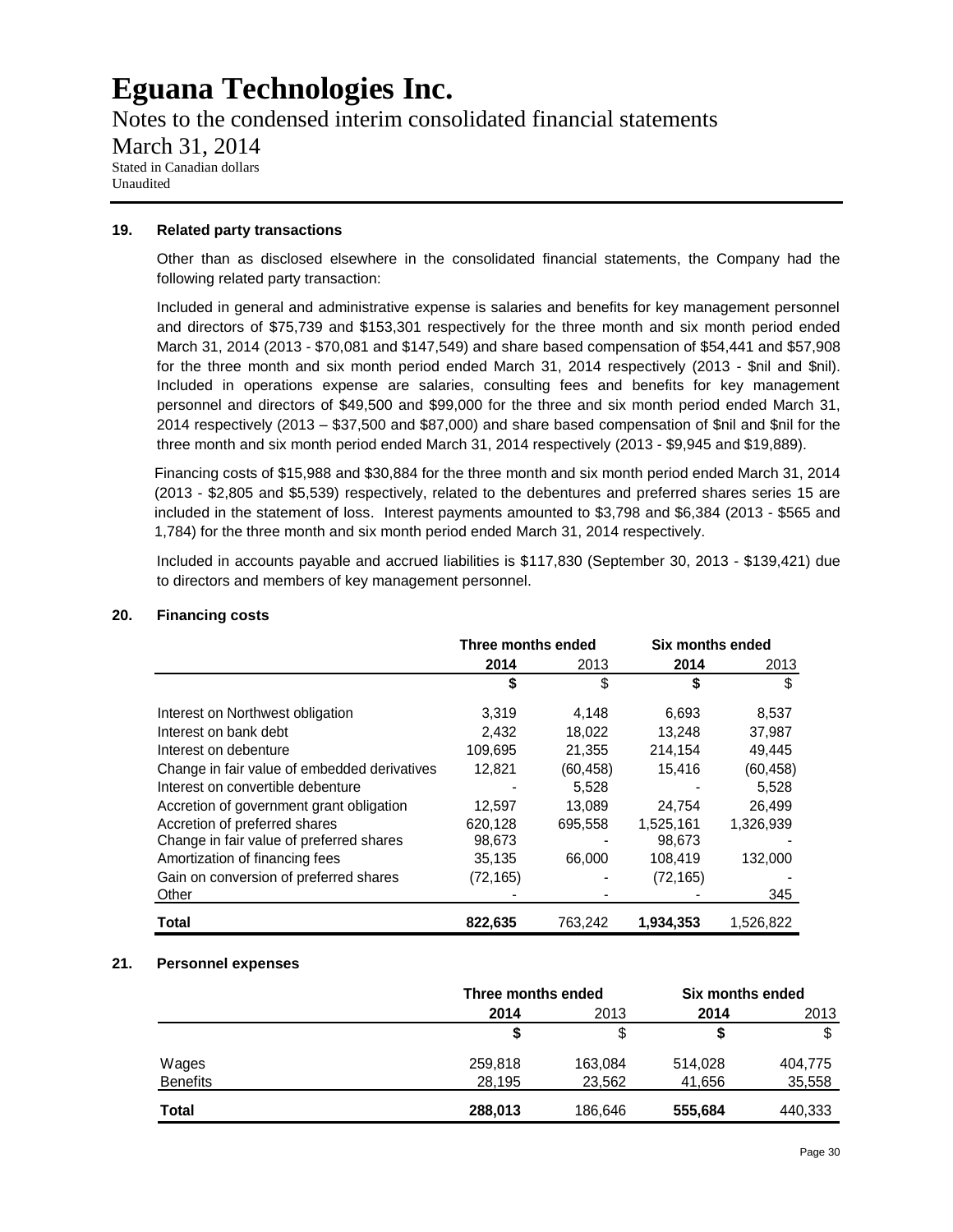Notes to the condensed interim consolidated financial statements

March 31, 2014

Stated in Canadian dollars Unaudited

### **22. Supplemental information**

The changes in non-cash working capital for the three and six month period ended March 31, 2014 and 2013 is as follows:

|                                          | Three months ended |            | Six months ended |           |
|------------------------------------------|--------------------|------------|------------------|-----------|
|                                          | 2014               | 2013       | 2014             | 2013      |
|                                          | \$                 | \$         | \$               | \$        |
| Operating activities                     |                    |            |                  |           |
| Decrease (increase) in assets            |                    |            |                  |           |
| Accounts receivable and advances         | (230, 051)         | 143,847    | (338,184)        | 491,985   |
| Prepaid expense and deposits             | (46,959)           | (73, 100)  | (77, 605)        | (91, 731) |
| Inventory                                | (458,564)          | (12,099)   | (323,285)        | 11,452    |
|                                          | (735, 574)         | 58,648     | (739, 074)       | 411,706   |
| Increase (decrease) in liabilities       |                    |            |                  |           |
| Accounts payable and accrued liabilities | 286,376            | (588, 023) | (68.127)         | (17,126)  |
|                                          | (449,198)          | (529, 375) | (807,201)        | 394,580   |

### **23. Commitments**

(a) At March 31, 2014, Eguana had commitments for premises as follows:

|                            | March 31, |
|----------------------------|-----------|
|                            | 2014      |
|                            |           |
| Less than one year         | 184,000   |
| Between one and five years | 280,000   |
| More than five years       |           |
|                            | 464,000   |

- (b) Consulting services were provided in fiscal 1998 to the Company. Repayment including interest at an annual rate of 20% per year, is contingent upon SEL achieving sales (\$Nil to date) or capital funding of \$2,000,000 US (\$342,000 US has been received to March 31, 2014). At March 31, 2014, the total contingent amount payable including accrued interest was approximately \$535,239 (\$503,234 US) (September 30, 2013 - \$502,896, \$488,106 US).
- (c) There is a legal action for which the ultimate result cannot be ascertained at this time. Management does not expect the outcome of these proceedings to have a material effect on the financial position or results of operations.
- (d) The Company is party to an employment agreement with a director of the Company, under which payment of a portion of the director's compensation is contingent upon the Company realizing positive earnings for any one fiscal quarter before interest, taxes, depreciation and amortization, a change of control of the Company, liquidation or receivership of the Company or termination of the employment relationship. At March 31, 2014, the total contingent amount was approximately \$487,500 (2013 - \$337,500) because the Company has not achieved the criteria for payment no amount has been accrued for this.